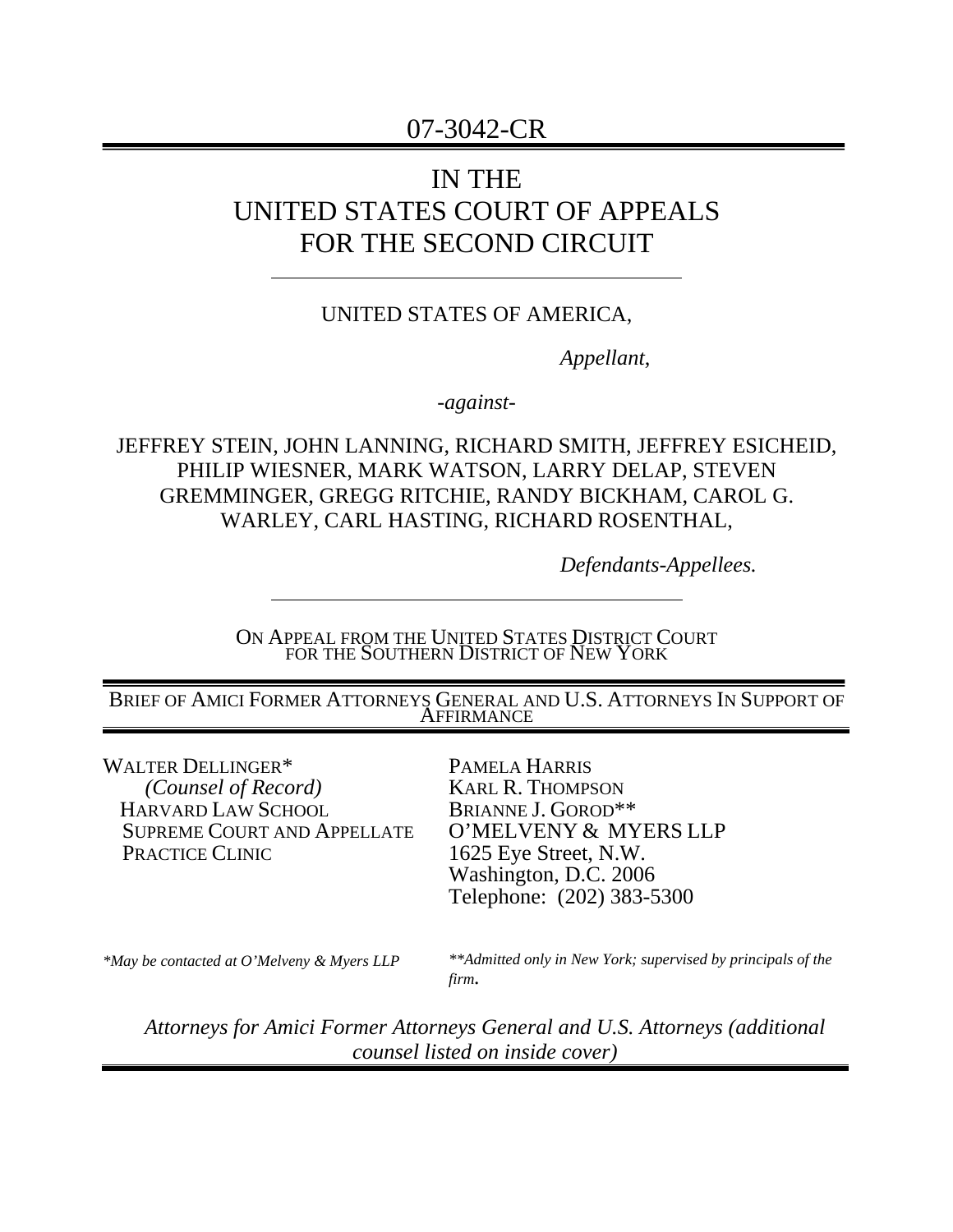*Student Participants*: COLETTE CONNOR MATT PERAULT OSVALDO VAZQUEZ HARVARD LAW SCHOOL SUPREME COURT AND APPELLATE PRACTICE CLINIC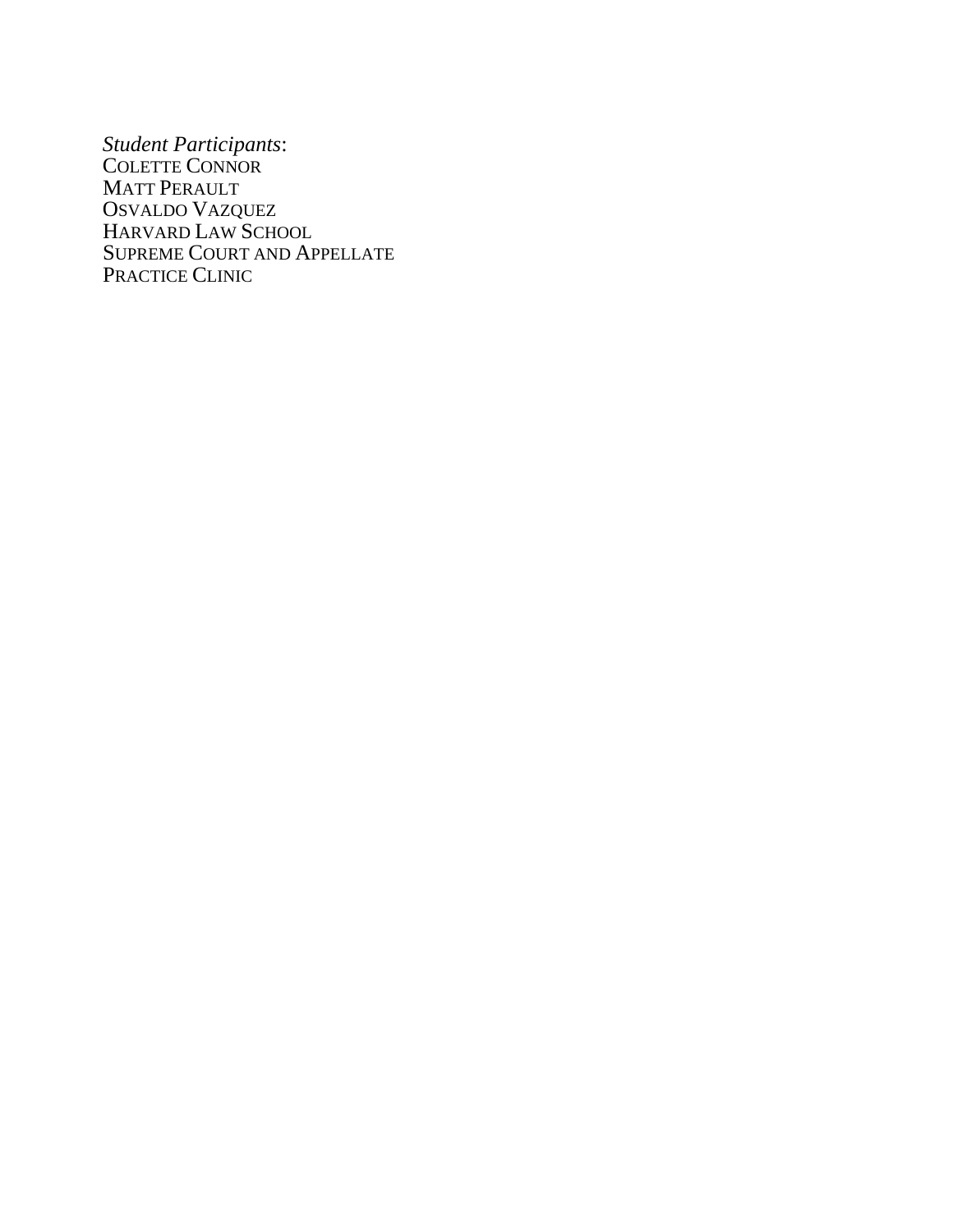# **CORPORATE DISCLOSURE STATEMENT**

No nongovernmental corporate party or similar entity appears as a party or amicus curiae in this proceeding. Thus, no corporate disclosure statement is required by Rule 26.1.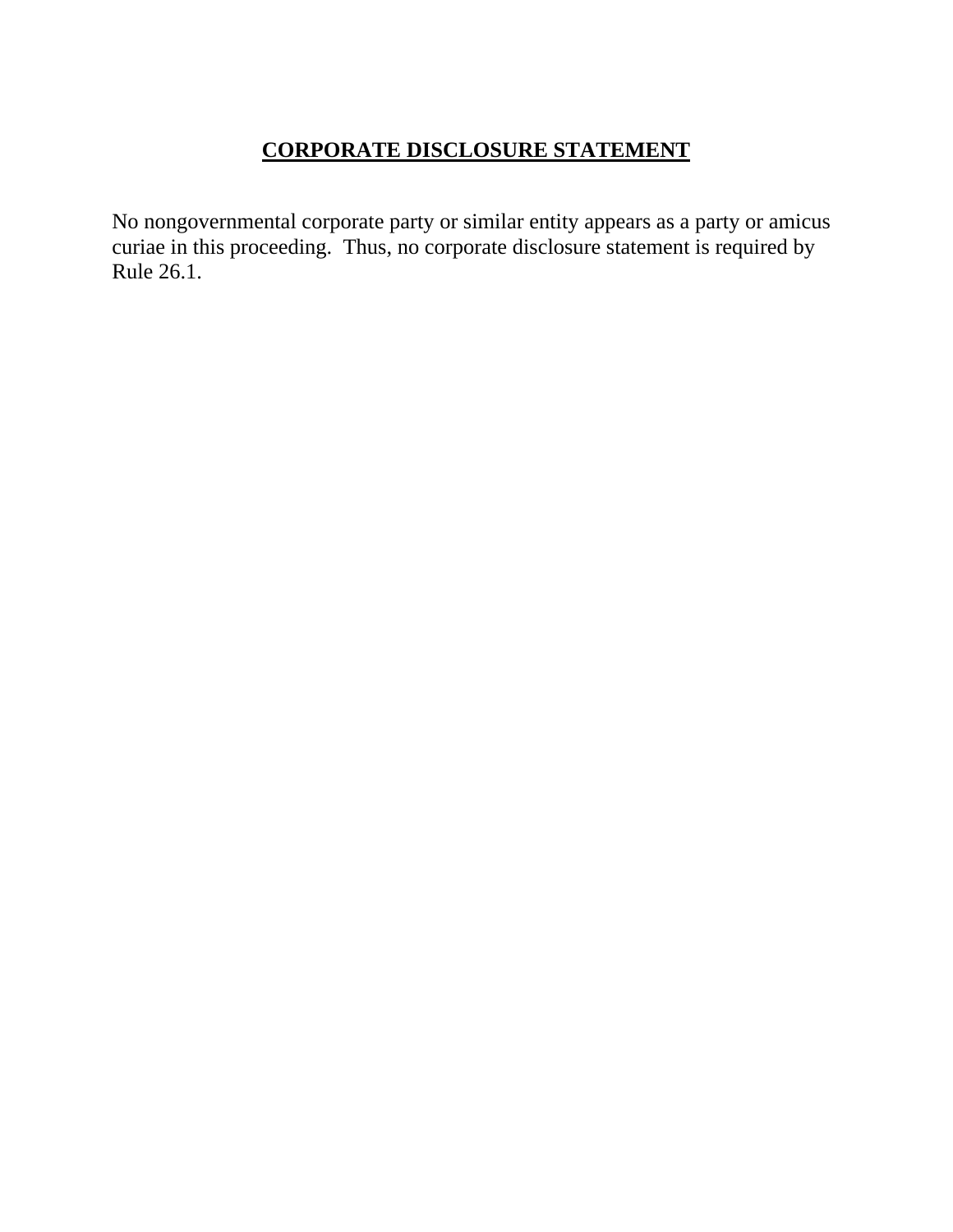# **TABLE OF CONTENTS**

# **Page**

| I.  |                | THE GOVERNMENT'S CONDUCT IN THIS CASE WAS<br>INCONSISTENT WITH THE DEPARTMENT'S HIGH ETHICAL                            |  |  |  |
|-----|----------------|-------------------------------------------------------------------------------------------------------------------------|--|--|--|
| II. |                | THE CONDUCT AT ISSUE IS UNNECESSARY TO PROSECUTE<br>CORPORATE CRIME AND UNDERMINES CORPORATE                            |  |  |  |
|     | $\mathsf{A}$ . | Consideration of Advancement of Fees is Unnecessary to<br>Effective Corporate Prosecution or Determination of Corporate |  |  |  |
|     | <b>B.</b>      | Consideration of Corporate Fee Advancement Harms the                                                                    |  |  |  |
|     | .22            |                                                                                                                         |  |  |  |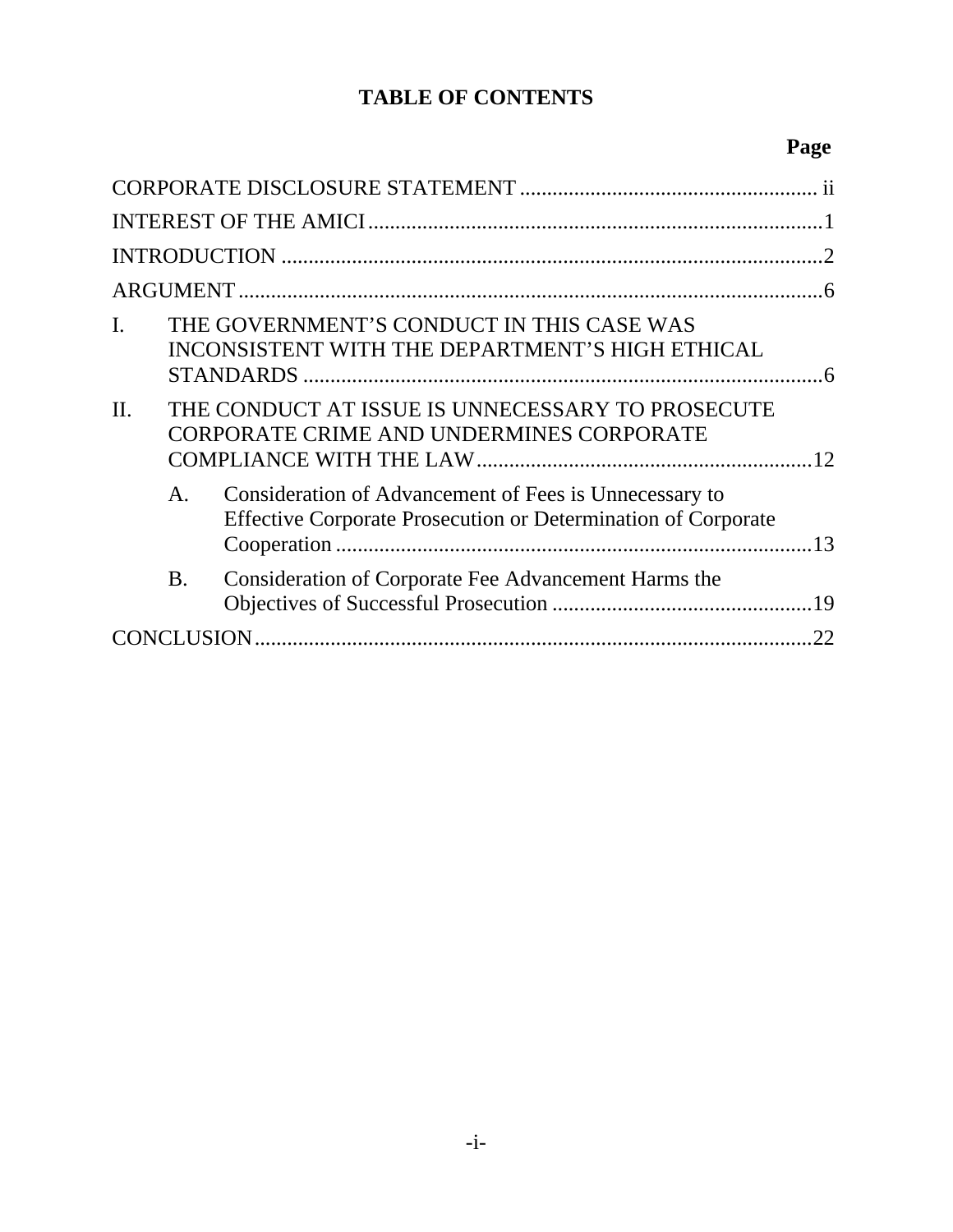# **TABLE OF AUTHORITIES**

## **Cases**

| Berger v. United States,      |
|-------------------------------|
| Briggs v. Goodwin,            |
| Clark v. Arizona,             |
| Gideon v. Wainwright,         |
| Polk County v. Dodson,        |
| Ridder v. Cityfed Fin. Corp., |
| Shih Wei Su v. Filion,        |
| United States v. Locascio,    |
| United States v. Stein,       |
| United States v. Stein,       |
| United States v. Wittig,      |
| <b>Statutes</b>               |
|                               |
|                               |
|                               |
|                               |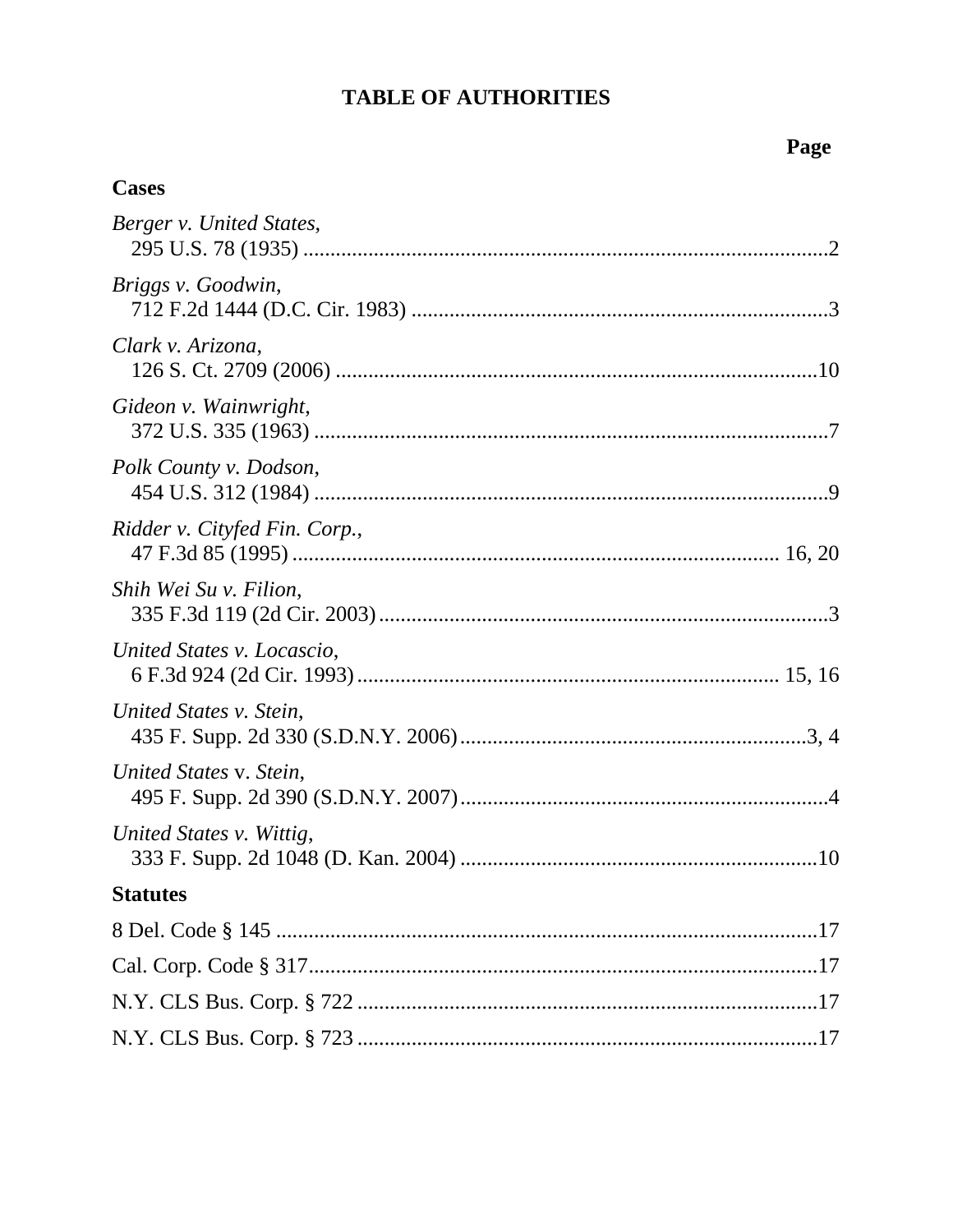## **TABLE OF AUTHORITIES** (continued)

# **Other Authorities**

| ABA Report, ABA Task Force on Attorney-Client Privilege (May 2006),<br>available at http://www.abanet.org/buslaw/attorneyclient/21                                                                                                                                                               |
|--------------------------------------------------------------------------------------------------------------------------------------------------------------------------------------------------------------------------------------------------------------------------------------------------|
| ABA Task Force on Attorney-Client Privilege, To the House of Delegates                                                                                                                                                                                                                           |
|                                                                                                                                                                                                                                                                                                  |
| Katherine R. Brody & Chris Tatarowicz,<br>A Change of Heart for the DOJ: Policy Run Amok or Greater Respect for                                                                                                                                                                                  |
|                                                                                                                                                                                                                                                                                                  |
| James J. Hanks, Jr. & Larry P. Scriggins, Protecting Directors and Officers<br>From Liability—The Influence of the Model Business Corporation Act, 56                                                                                                                                            |
| Peter J. Henning, Targeting Legal Advice,                                                                                                                                                                                                                                                        |
| Richard N. Janis, Deputizing Company Counsel as Agents of the Federal<br>Government: How Our Adversary System of Justice Is Being Destroyed,<br>Wash. Lawyer, Mar. 2005, available at                                                                                                            |
| Letter to Alberto Gonzales, Attorney General of the United States, from<br>Griffin B. Bell; Stuart M. Gerson; Dick Thornburgh; Carol E. Dinkins;<br>Jamie Gorelick; George J. Terwilliger III; Walter E. Dellinger III;<br>Theodore B. Olson; Kenneth W. Starr; Seth P. Waxman (Sept. 5, 2006)14 |
| Letter to the House and Senate Committees on the Judiciary from Stuart M.<br>Gerson; Edwin Meese III; Dick Thornburgh; Carol E. Dinkins; Jamie<br>Gorelick; Walter E. Dellinger III; Theodore B. Olson; Kenneth W. Starr;                                                                        |
| Paul McNulty, Deputy Attorney General, Address to Lawyers for Civil<br>Justice Membership Conference Regarding the Department's Charging<br>Guidelines in Corporate Fraud Prosecutions, Dec. 12, 2006,                                                                                           |
|                                                                                                                                                                                                                                                                                                  |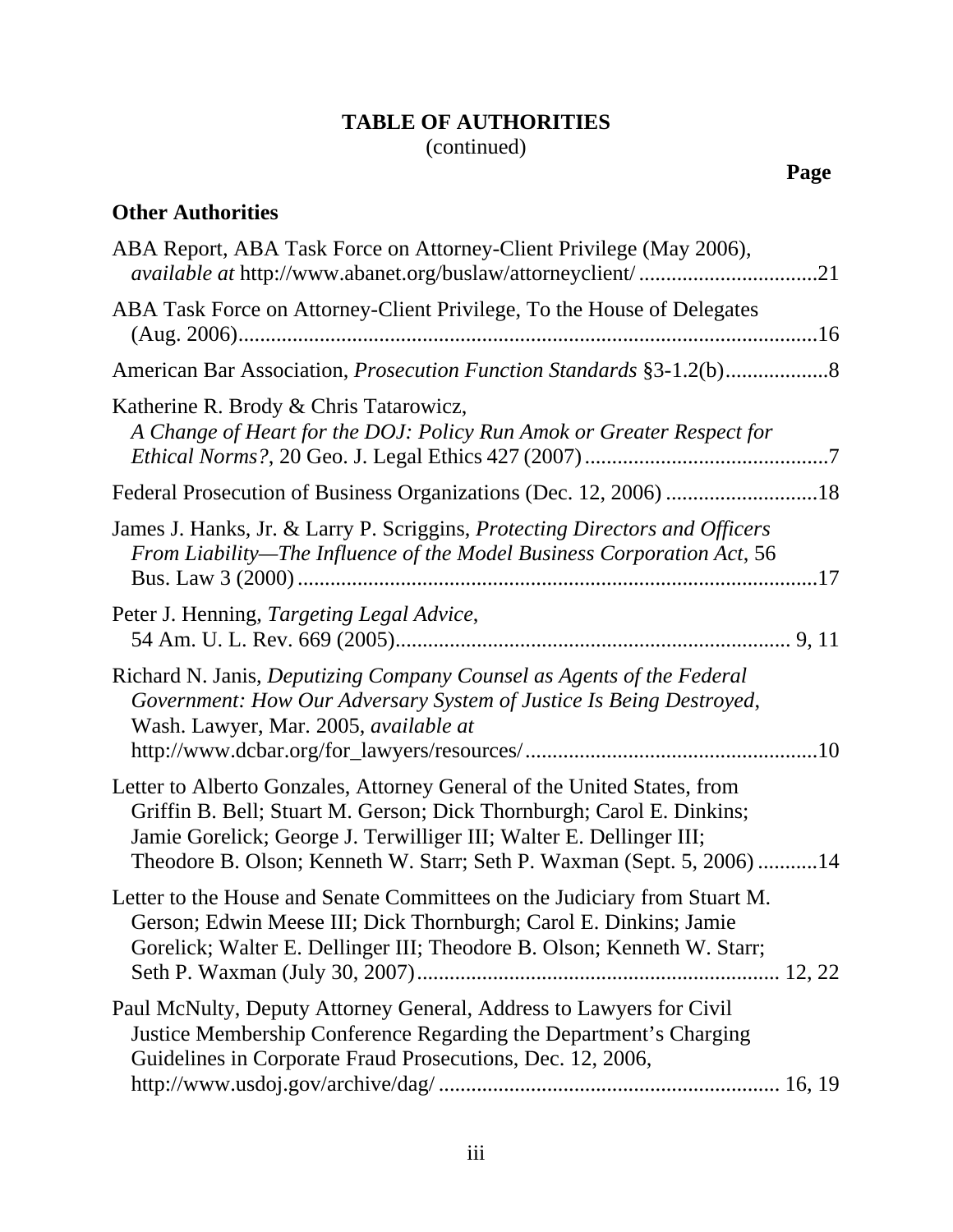## **TABLE OF AUTHORITIES** (continued)

| Nat'l Ass'n of Criminal Defense Lawyers, On the Thompson Memo,<br><i>Terrorist Surveillance, and the Detainee Act, 30 Champion 55 (2006)11</i>   |  |
|--------------------------------------------------------------------------------------------------------------------------------------------------|--|
| Joan C. Rogers, Judge Condemns DOJ Policy of Pressuring Companies Not<br>to Pay Employees Legal Fees, 22 ABA/BNA Lawyers' Manual on              |  |
| The Thompson Memorandum's Effect on the Right to Counsel in Corporate<br>Investigations: Hearing Before the S. Comm. on the Judiciary (Sept. 12, |  |
|                                                                                                                                                  |  |
| U.S. Dep't of Justice, Mission Statement,                                                                                                        |  |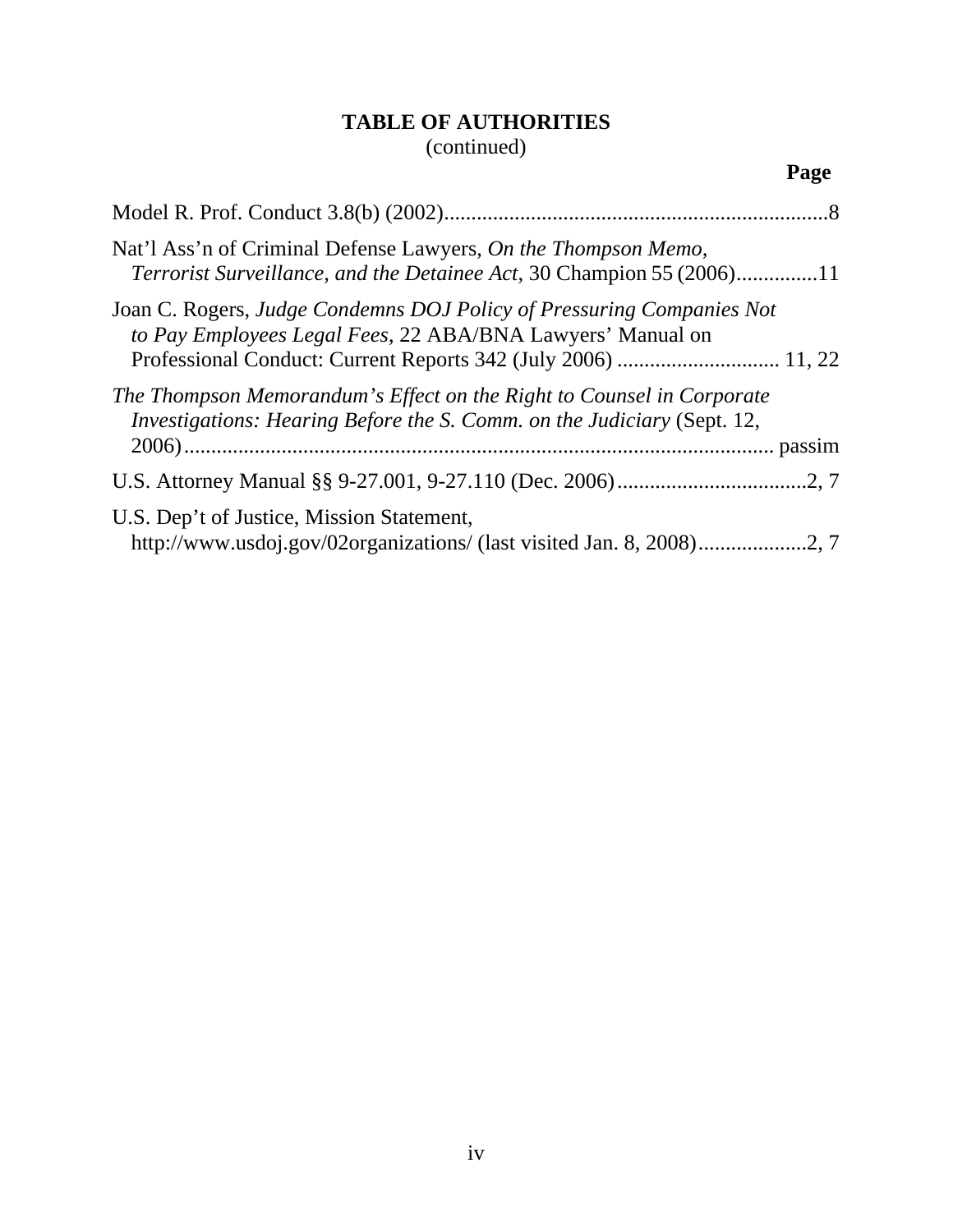#### **INTEREST OF THE AMICI**

*Amici* Dick Thornburgh, Edwin Meese III, William Weld, and Stuart Gerson are former Attorneys General and U.S. Attorneys with a continuing interest in the integrity and stature of the Department of Justice (the "Department" or the "DOJ").<sup>1</sup> Because of their experience at the DOJ, *amici* are familiar with the Department's commitment to the highest ethical standards, and with the kinds of practices that are—and are not—consistent with those standards. They also know what kinds of investigative and litigation techniques are necessary to the Department's effective prosecution of corporate crime, and which are unnecessary and even counter-productive to that mission.

*Amici* believe that the prosecution's conduct in this case marked a significant departure from the Department's traditionally high ethical standards, and contravened core values underlying the criminal justice system. *Amici* further believe that the kind of conduct at issue here is unnecessary to the effective

<sup>&</sup>lt;sup>1</sup> Dick Thornburgh served as U.S. Attorney General from 1988 to 1991; Assistant Attorney General for the Criminal Division of the Department of Justice from 1977 to 1979; and U.S. Attorney for the Western District of Pennsylvania from 1969 to 1975. Edwin Meese III served as U.S. Attorney General from 1985 to 1988 and Deputy District Attorney for Alameda County, California from 1959 to 1967. William Weld served as Assistant Attorney General for the Criminal Division of the Department of Justice from 1986 to 1988 and U.S. Attorney for the District of Massachusetts from 1981 to 1986. Stuart Gerson served as Acting U.S. Attorney General in 1993; Assistant Attorney General for the Civil Division of the Department of Justice from 1989 to 1993; and Assistant U.S. Attorney for the District of Columbia from 1972 to 1975.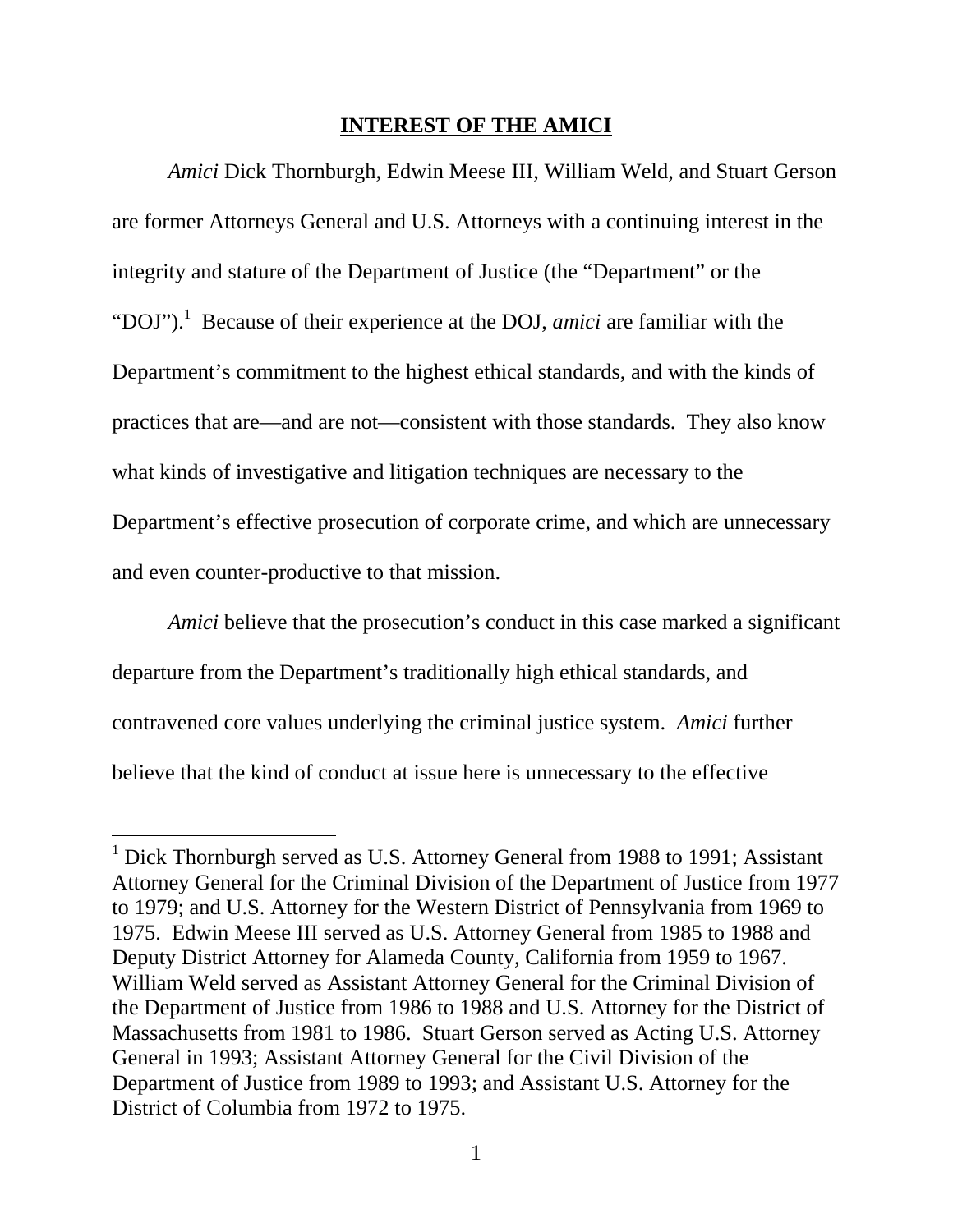prosecution of corporate crime, and indeed hinders effective corporate investigations and diminishes corporate compliance with the law. This Court should not condone conduct of that sort. *Amici* therefore urge this Court to affirm the district court's order. *Amici* have filed a motion for leave to file an amicus brief concurrently with this brief. The Government has indicated that it will neither support nor oppose that motion.

#### **INTRODUCTION**

The Department of Justice Mission Statement declares that the DOJ is responsible not simply for "seek[ing] just punishment for those guilty of unlawful behavior," but also for "ensur[ing] [the] fair and impartial administration of justice for all Americans."<sup>2</sup> Consistent with this broad commitment, the Department has long required its attorneys to maintain the highest possible ethical standards. The U.S. Attorney Manual, for example, admonishes that the "basic responsibilities of Federal attorneys . . . [include] making certain . . . that the rights of individuals are scrupulously protected." *See* U.S. Attorney Manual §§ 9-27.001, 9-27.110 (Dec.  $2006$ ).<sup>3</sup> As Attorney General (later Justice) Robert Jackson put it nearly seventy years ago, U.S. Attorneys must be "animate[d]" by "the spirit of fair play and

<sup>&</sup>lt;sup>2</sup> U.S. Dep't of Justice, Mission Statement, http://www.usdoj.gov/02organizations/ (last visited Jan. 8, 2008).

<sup>&</sup>lt;sup>3</sup> Available at www.usdoj.gov/usao/eousa/foia reading room/usam/title9/title9. htm.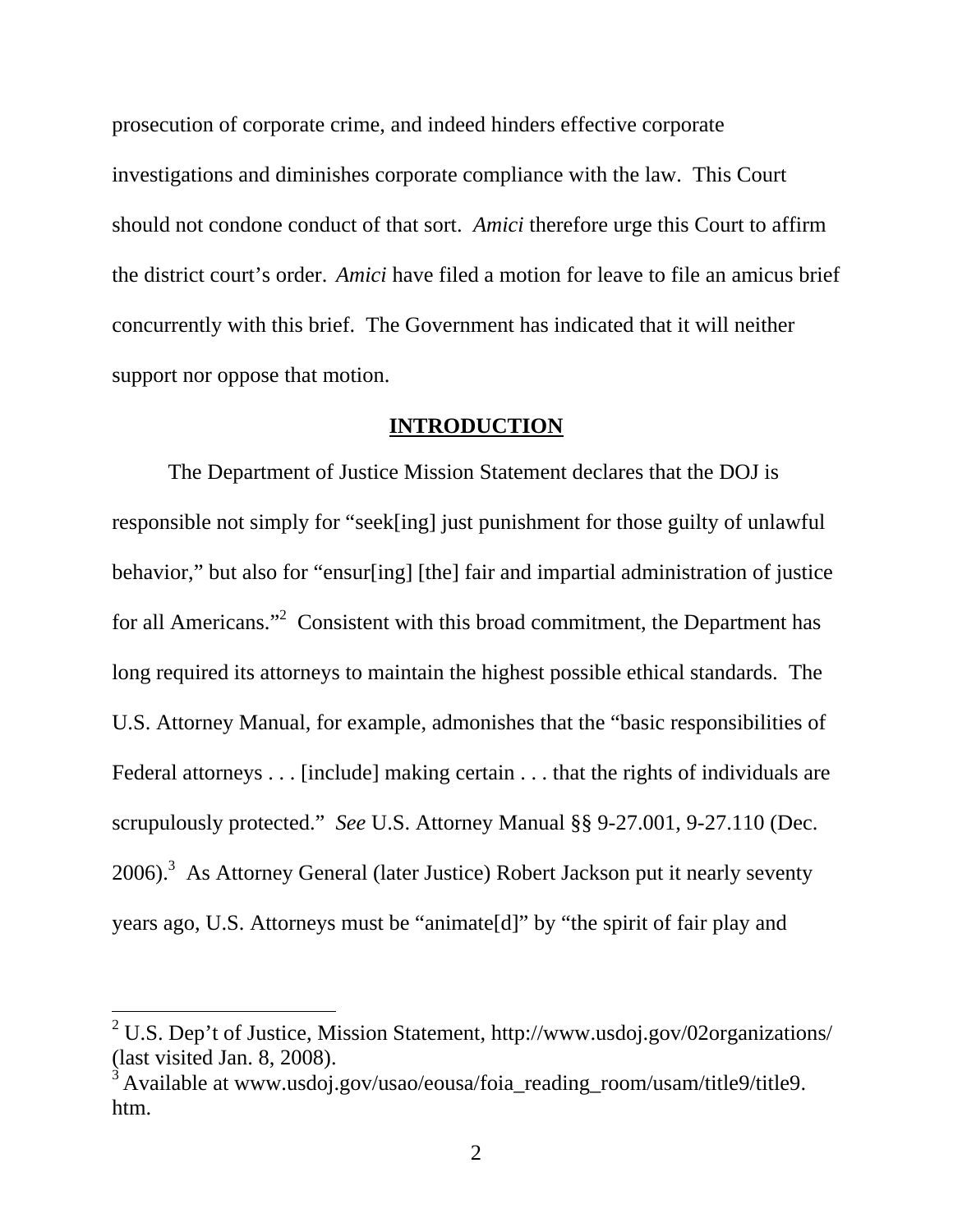decency." $4$ 

 $\overline{a}$ 

The courts, too, recognize that U.S. Attorneys are "the representative[s] not of an ordinary party to a controversy, but of a sovereignty whose obligation to govern impartially is as compelling as its obligation to govern at all; and whose interest, therefore, in a criminal prosecution is not that it shall win a case, but that justice shall be done." *Berger v. United States*, 295 U.S. 78, 88 (1935). United States Attorneys "may prosecute with earnestness and vigor." *Id*. But "while [they] may strike hard blows," they are "not at liberty to strike foul ones." *Id*. Rather, prosecutors are "officer[s] of the court whose duty is to present a forceful and truthful case to the jury, not to win at any cost." *Shih Wei Su v. Filion*, 335 F.3d 119, 126 (2d Cir. 2003); *see also, e.g.*, *Briggs v. Goodwin*, 712 F.2d 1444, 1449 n.36 (D.C. Cir. 1983).

The prosecutors' conduct in this case was inconsistent with these high standards. As the district court found, the Government pressured KPMG into refusing to advance Appellees' legal fees through the threat of corporate indictment, and in so doing violated Appellees' constitutional rights. Working within the framework set out by the now-superseded "Thompson Memorandum," *see United States v. Stein* ("*Stein I*"), 435 F. Supp. 2d 330, 363 n.167 (S.D.N.Y.

<sup>4</sup> *The Thompson Memorandum's Effect on the Right to Counsel in Corporate Investigations: Hearing Before the S. Comm. on the Judiciary* (Sept. 12, 2006) (hereinafter "*Thompson Memorandum Hearing*"), *available at* http://judiciary. senate.gov/testimony.cfm?id=2054 (statement of Edwin Meese III).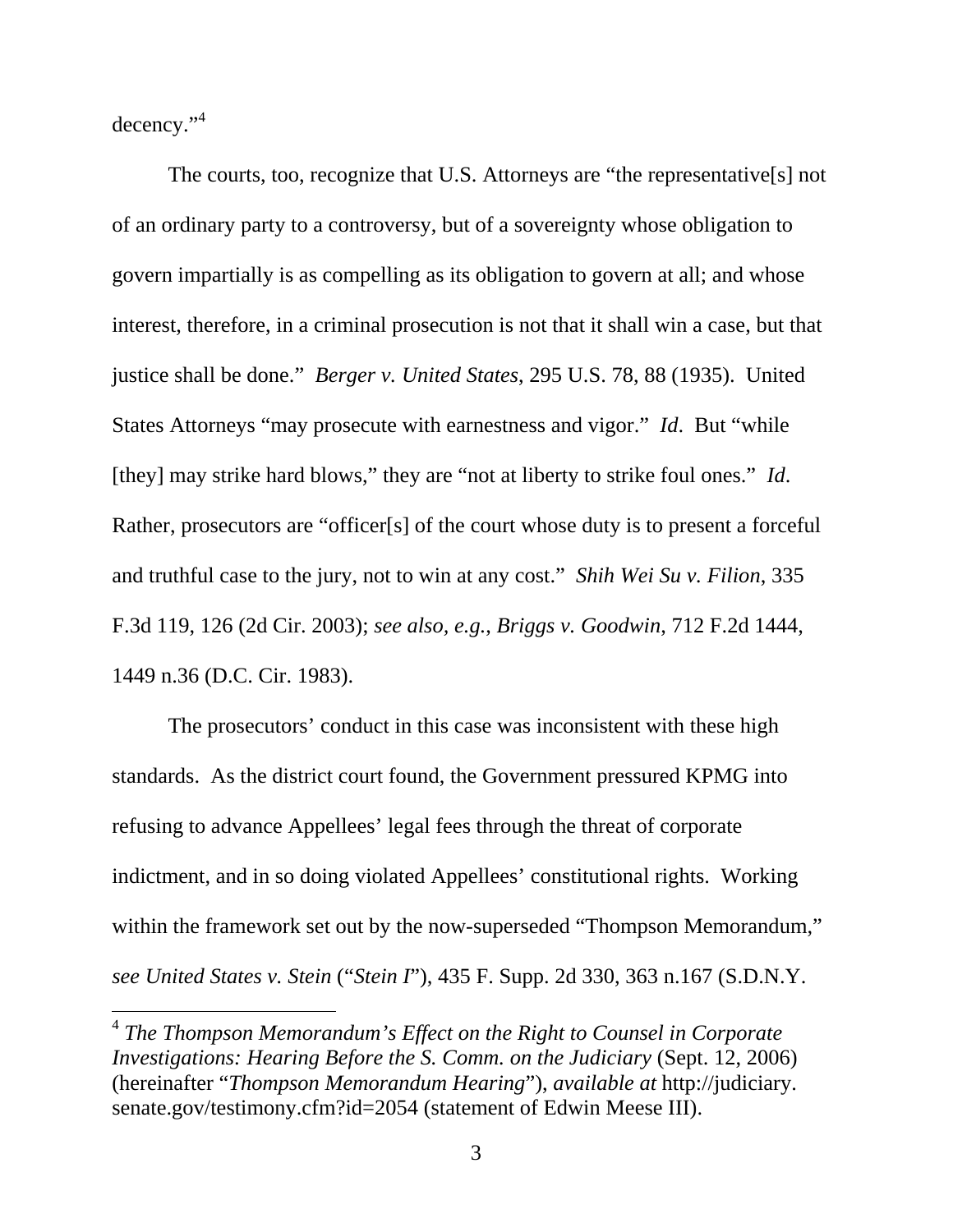2006), the prosecutors in this case repeatedly emphasized to KPMG attorneys that in deciding whether to indict KPMG—an event that no major financial services corporation has ever survived—the Government would pay close attention to whether KPMG chose to advance or pay its employees' attorneys' fees. *Id.* at 352- 53.

In response, KPMG changed its longstanding practice of advancing legal fees to employees and indemnifying them against legal fees incurred in defending actions arising out of their employment. Instead, it sharply limited the fees it would pay for each individual, conditioning any fee payments on cooperation with the Government's investigation and cutting off all fees for anyone the Government indicted. And in response to criticism by prosecutors, KPMG also revised a memorandum it had previously sent to its employees reminding them of their right to legal representation at meetings with the Government and explaining the benefits counsel could provide. *Id.* at 346-47. The revised memo omitted discussion of the benefits of counsel and failed to advise employees that they had the right *not* to speak to the Government. *Id.* at 346.

As Appellees explain, the district court correctly concluded that this conduct violated the Constitution and was appropriately remedied by dismissing the Appellees' indictments. *See* Appellees' Br. at 65-109; *see also Stein I*, 435 F. Supp. 2d at 362-73; *United States v. Stein* ("*Stein II*"), 495 F. Supp. 2d 390, 419-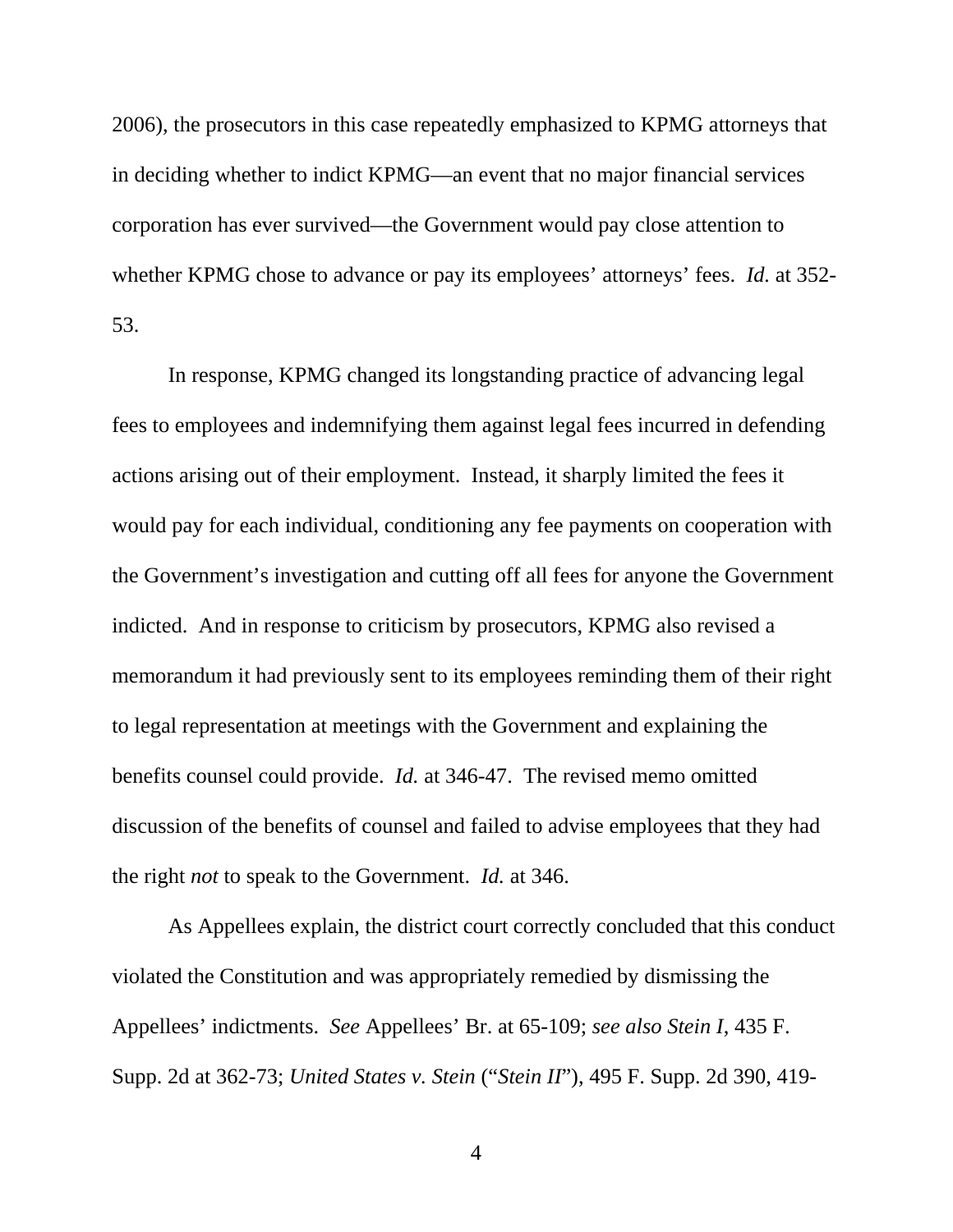427 (S.D.N.Y. 2007). *Amici* submit this brief to make two additional, related points.

*First*, based on their experience in the Department, *amici* believe the prosecutors' conduct in this case, in addition to violating the Fifth and Sixth Amendments of the Constitution, was inconsistent with the high standards of conduct that should be expected of lawyers at the DOJ. Department lawyers of course should not use tactics that deprive defendants of their constitutional rights. Nor should they seek to gain litigation advantage by attempting to undermine a defendant's legal representation. In addition, the prosecutors here, guided by the Thompson Memorandum, inappropriately assumed that able legal counsel was a potential *obstruction* to a DOJ investigation, and that the individual defendants a corporation chose to indemnify could be presumed "culpable" before they were ever tried. These assumptions are flatly inconsistent with two basic tenets of our legal system: that representation by able counsel enhances, rather than detracts from, the proper operation of the criminal justice system; and that persons are entitled to a presumption of innocence. The prosecutors' conduct in this case reflected poorly on the DOJ, as is evidenced by the widespread criticism it has received, and in *amici*'s view, it damaged the Department's reputation for scrupulously ethical conduct.

*Second*, and also important, the tactics at issue in this case, in addition to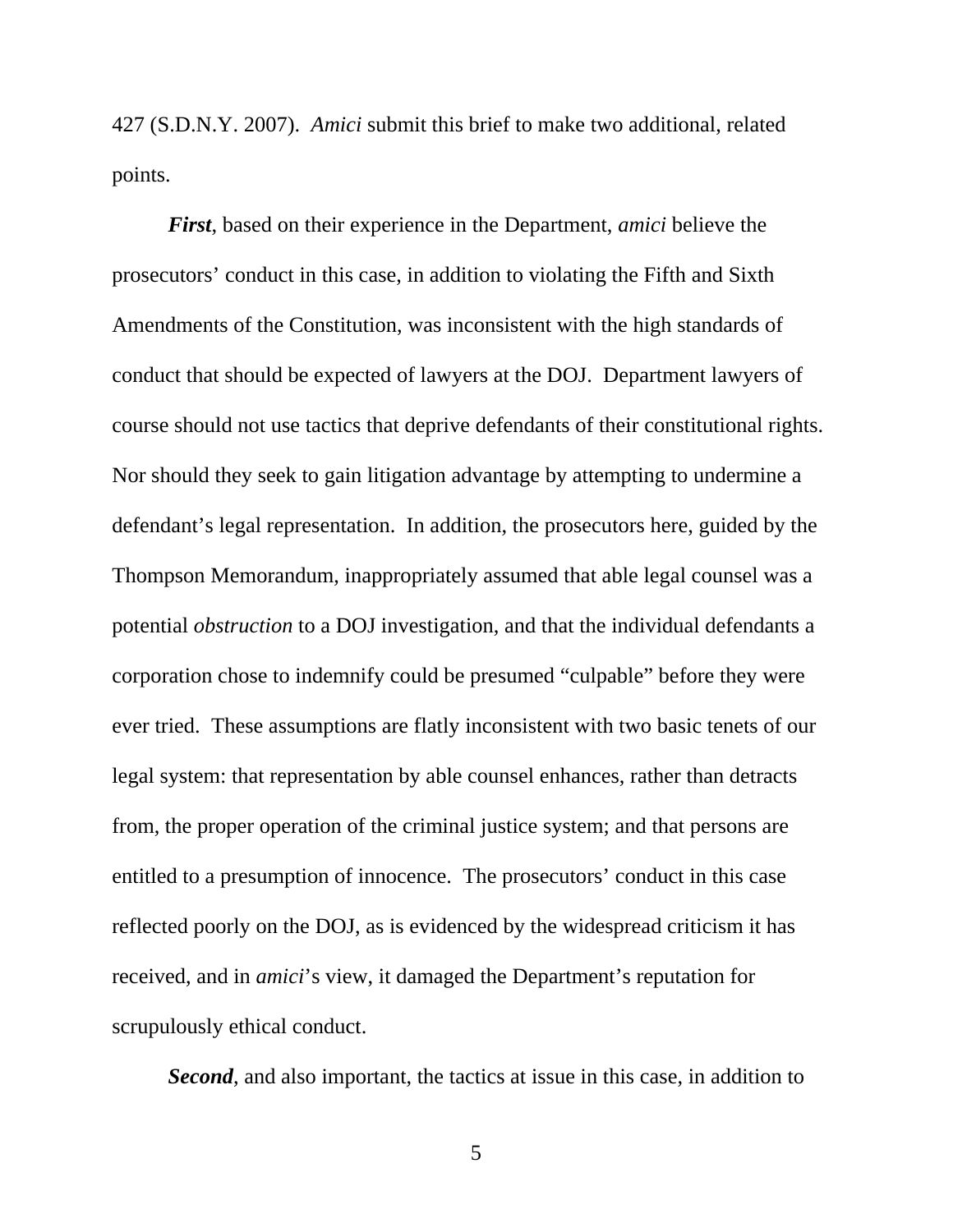being inappropriate, are wholly unnecessary to the prosecution of corporate crime. DOJ attorneys have numerous tools available to investigate potential wrongdoing—there is no need for them to attempt to facilitate investigations or prosecutions by interfering with defendants' right to counsel. Nor (as the Department has since recognized) is it generally necessary or appropriate to consider a corporation's advancement of attorneys' fees in order to determine whether the corporation is cooperating with an investigation: there are far better indicators of corporate cooperation and compliance with law. Beyond this, the kind of conduct at issue here is, in *amici*'s assessment, actually *counter*productive to investigations of alleged corporate wrongdoing and to the ultimate goal of corporate compliance with the law. Investigations run more smoothly if persons of interest are represented by able counsel. And permitting companies to ensure that their employees have lawyers encourages compliance throughout a company's ranks.

For these reasons, *amici* urge this Court to affirm the district court's decision. The prosecutorial conduct at issue in this case should not be endorsed by this Court. Affirming the district court will help ensure that Department attorneys never again engage in a practice they should never have engaged in to begin with—a practice inconsistent with the Department's traditions and ethics, and with the most basic principles of our legal system.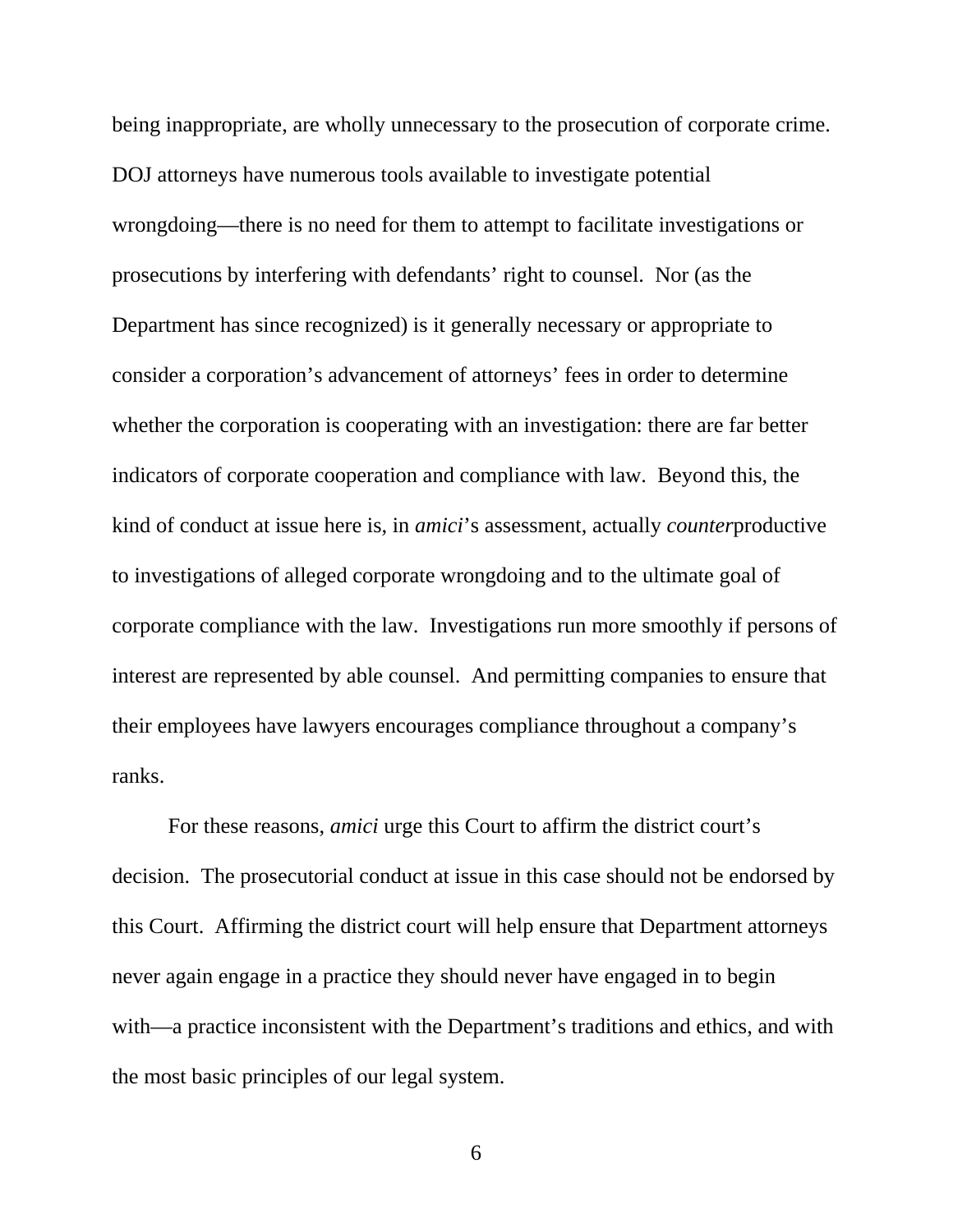#### **ARGUMENT**

## **I. THE GOVERNMENT'S CONDUCT IN THIS CASE WAS INCONSISTENT WITH THE DEPARTMENT'S HIGH ETHICAL STANDARDS**

The prosecution's conduct in this case—using the threat of indictment to pressure KPMG into limiting and eventually cutting off payment of defendants' legal expenses—was inconsistent with the Department's high ethical standards in at least four related respects.

*First*, and most straightforwardly, it is plainly inappropriate for DOJ lawyers charged with ensuring the "fair and impartial administration of justice" and "making certain . . . that the rights of individuals are scrupulously protected" to use pressure tactics to *impair* defendants' constitutional right to counsel. U.S. Dep't of Justice, Mission Statement, *supra*; U.S. Attorney Manual §§ 9-27.001, 9-27.110. The right to counsel "has long been recognized as essential to ensure fairness, justice and equality under the law for all Americans."<sup>5</sup> As the Supreme Court has observed, "lawyers in criminal courts are necessities, not luxuries. The right of one charged with crime to counsel may not be deemed fundamental and essential to fair trials in some countries, but it is in ours." *Gideon v. Wainwright*, 372 U.S. 335, 344 (1963). Using the threat of indictment to undermine that right is flatly inconsistent with the obligation to ensure that the justice system operates fairly and

<sup>5</sup> *Thompson Memorandum Hearing*, *supra* (written statement of Sen. Patrick Leahy).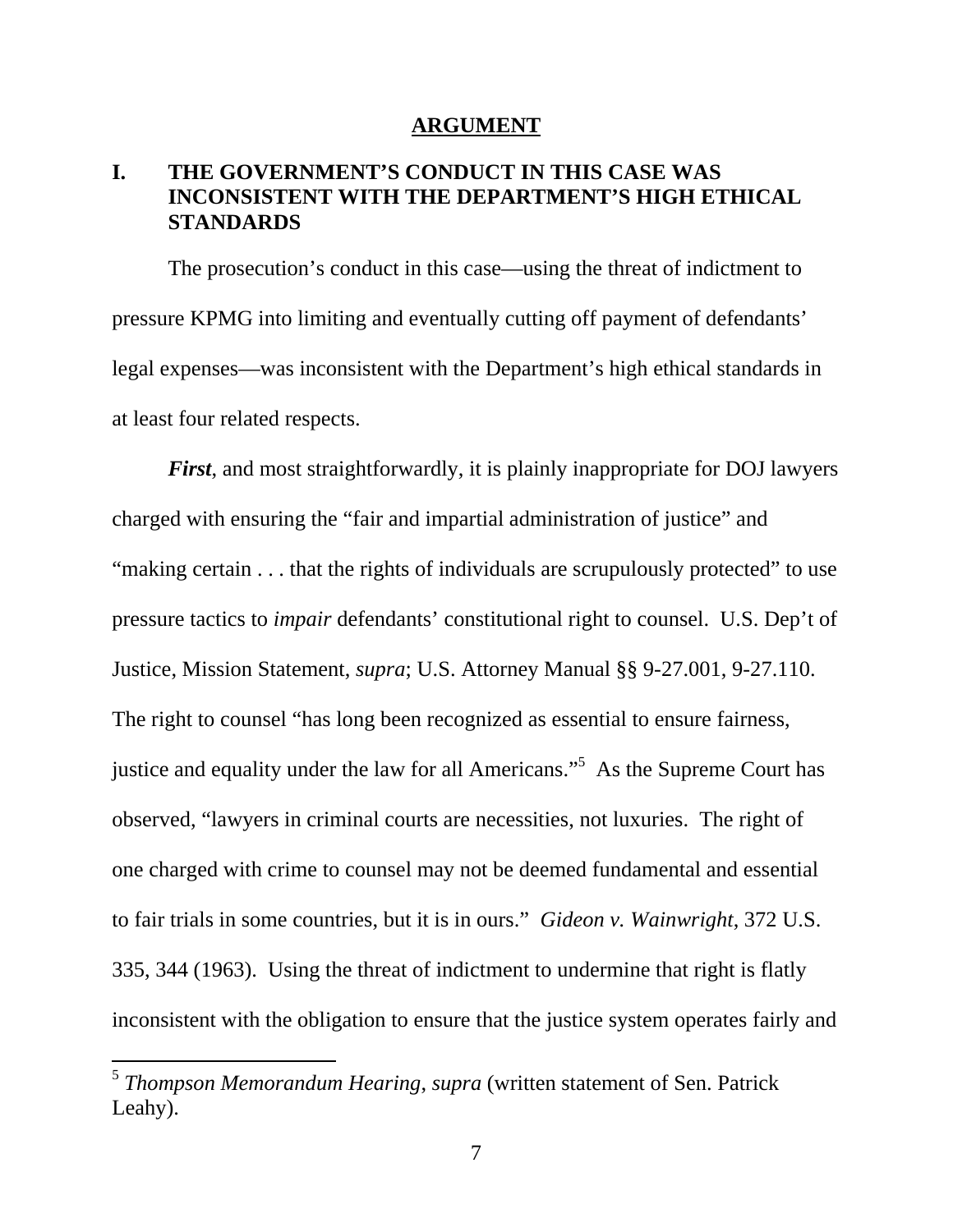that the rights of individuals are protected.<sup>6</sup>

 $\overline{a}$ 

*Second*, and related, DOJ attorneys should not attempt to facilitate an investigation or gain advantage in litigation by undermining a potential defendant's legal representation. Department attorneys have numerous legitimate tools for developing the facts of their cases. *See infra* at 13-14 (discussing investigative resources available to Department attorneys). Relying instead on interference with legal representation, in addition to violating defendants' constitutional rights, is flatly inconsistent with the DOJ's long-standing commitment to the "spirit of fair play and decency." *Thompson Memorandum Hearing* (statement of Edwin Meese

<sup>&</sup>lt;sup>6</sup> To *amici*'s knowledge, no court has determined whether the prosecutors formally violated any code of legal ethics by using the tactics at issue in this case. But legal commentators have noted that because such tactics undermine the employees' right to legal counsel and the attorney-client relationship, they do at a minimum "raise[] various ethical considerations." *See, e.g*., Katherine R. Brody & Chris Tatarowicz, *A Change of Heart for the DOJ: Policy Run Amok or Greater Respect for Ethical Norms?*, 20 Geo. J. Legal Ethics 427, 433 (2007). For example, the Model Rules of Professional Conduct set out "special responsibilities of a prosecutor," one of which is to "make reasonable efforts to assure that the accused has been advised of the right to, and the procedure for obtaining, counsel and has been given reasonable opportunity to obtain counsel." Model R. Prof. Conduct 3.8(b) (2002), *available at* http://www.abanet.org/cpr/mrpc/rule\_3\_8.html. Here, the prosecutors did the opposite, effectively making it more difficult for the accused to obtain counsel, and encouraging KPMG *not* to inform its employees of their right to counsel during the investigation. *See also, e.g*., American Bar Association, *Prosecution Function Standards* § 3-1.2(b), (c) (3d ed. 1993) (noting that the "prosecutor is an administrator of justice, an advocate, and an officer of the court," whose duty is "to seek justice, not merely to convict"). Whether or not it crossed the line into a formal ethical violation, such conduct plainly cannot be reconciled with the Department's traditional commitment to the highest possible ethical standards.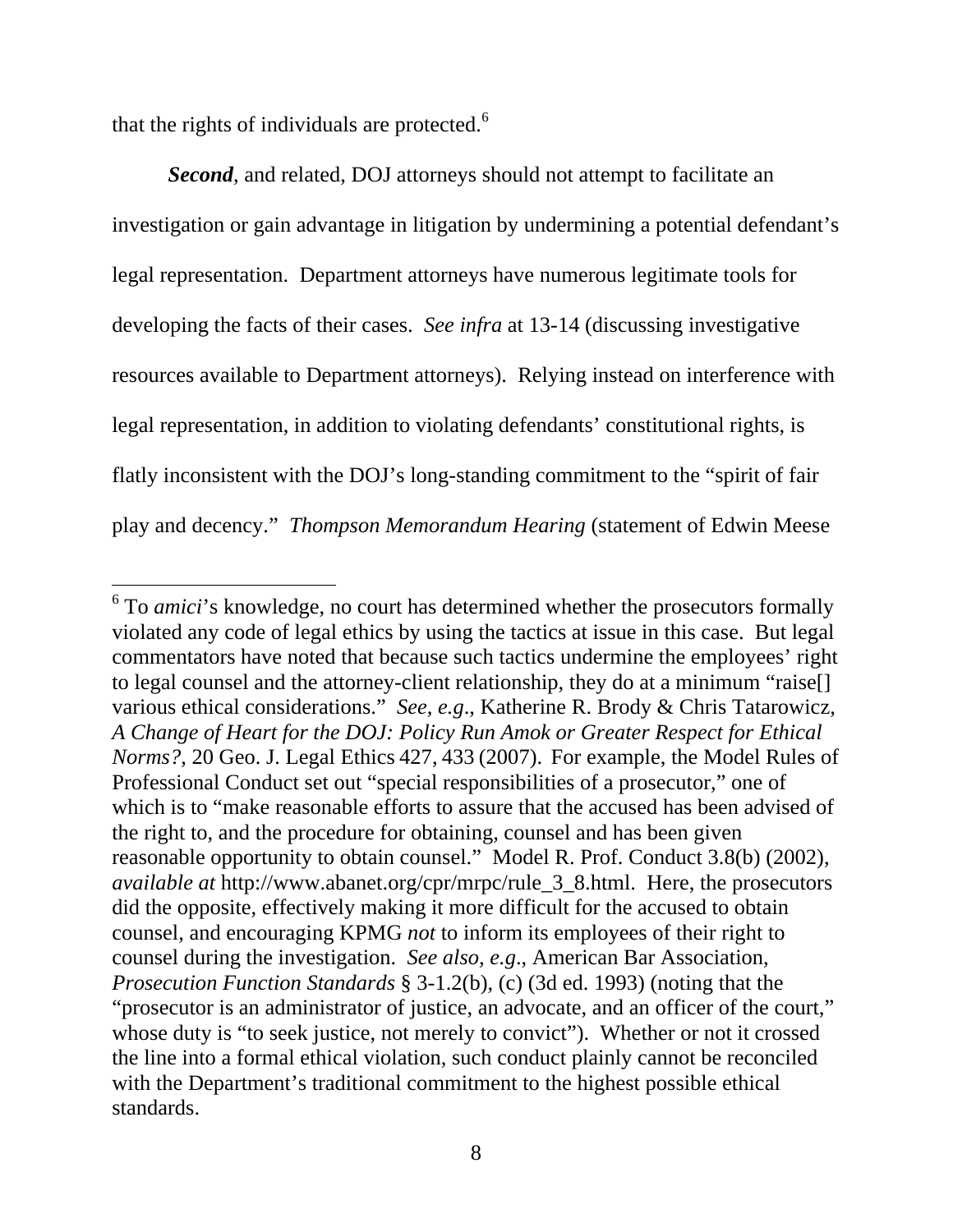III) (quoting Attorney General Jackson). Federal prosecutors must be prepared to investigate and try their cases even against well-represented defendants, without resorting to circumvention of the full adversarial process.

*Third*, and also related, the conduct at issue in this case rests on a fundamental misconception of the role of counsel in our legal system. Both the Thompson Memorandum and the prosecution's conduct in this case appear premised on the notion that advancing legal fees to employees constitutes an attempt to shield culpable employees and obstruct a DOJ investigation. *See, e.g.*, Peter J. Henning, *Targeting Legal Advice*, 54 Am. U. L. Rev. 669, 698-99 (2005) ("This approach views lawyers, who are not subject to the government's coercive power over the corporation, as likely to frustrate investigations."). But that assumption flatly contradicts one of the core premises of our adversarial justice system: that "justice is always best served when all parties to litigation are wellrepresented by experienced, diligent counsel." *Thompson Memorandum Hearing*, *supra* (statement of Edwin Meese III). The criminal justice system values the adversarial process not simply because it protects the defendant's rights, but also because it "will ultimately advance the public interest in truth and fairness." *Polk County v. Dodson*, 454 U.S. 312, 318 (1981). The prosecution's conduct in this case substantially undermines that "public interest."

*Fourth*, by assuming that a corporation is shielding "culpable" employees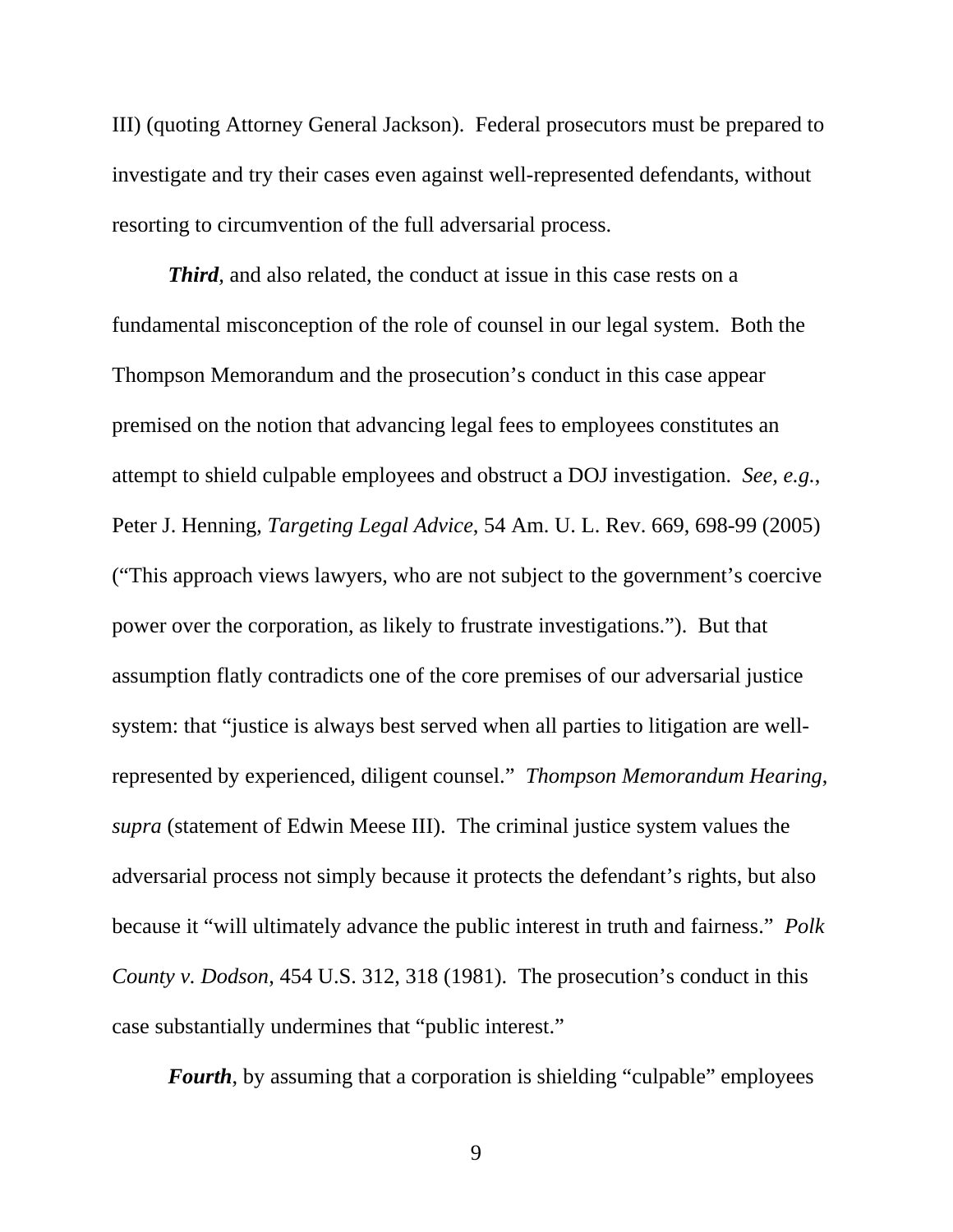when it advances their legal fees, the prosecutors in this case inappropriately presumed that the employees who would have received legal fees were guilty of wrongdoing. In fact, it is a bedrock principle of the American justice system that individuals are presumed innocent until proven guilty. *See, e.g.*, *Clark v. Arizona*, 126 S. Ct. 2709, 2729 (2006) ("[t]he first presumption is that a defendant is innocent unless and until the government proves beyond a reasonable doubt each element of the offense charged"); *see also United States v. Wittig*, 333 F. Supp. 2d 1048, 1054 (D. Kan. 2004) (rejecting the notion that "the practice of corporate advancement of fees is . . . unjust" because "in a criminal proceeding, a defendant is always presumed innocent"). Assuming that an employee is "culpable" simply because he or she may need to incur legal fees advanced by an employer offends that core principle.

Moreover, the factual validity of any such assumption may be particularly suspect in contexts like this one. In white-collar cases, there is frequently little doubt about what the persons involved in targeted conduct *did*, but considerable doubt about whether that conduct was actually illegal.<sup>7</sup> As a result, it may be especially difficult to determine early on in an investigation whether a particular

<sup>7</sup> Richard N. Janis, *Deputizing Company Counsel as Agents of the Federal Government: How Our Adversary System of Justice Is Being Destroyed*, Wash. Lawyer, Mar. 2005, *available at* http://www.dcbar.org/for\_lawyers/resources/ publications/washington\_lawyer/march\_2005/stand.cfm ("often the [targeted] conduct itself may be clear but its legality (or illegality) is not").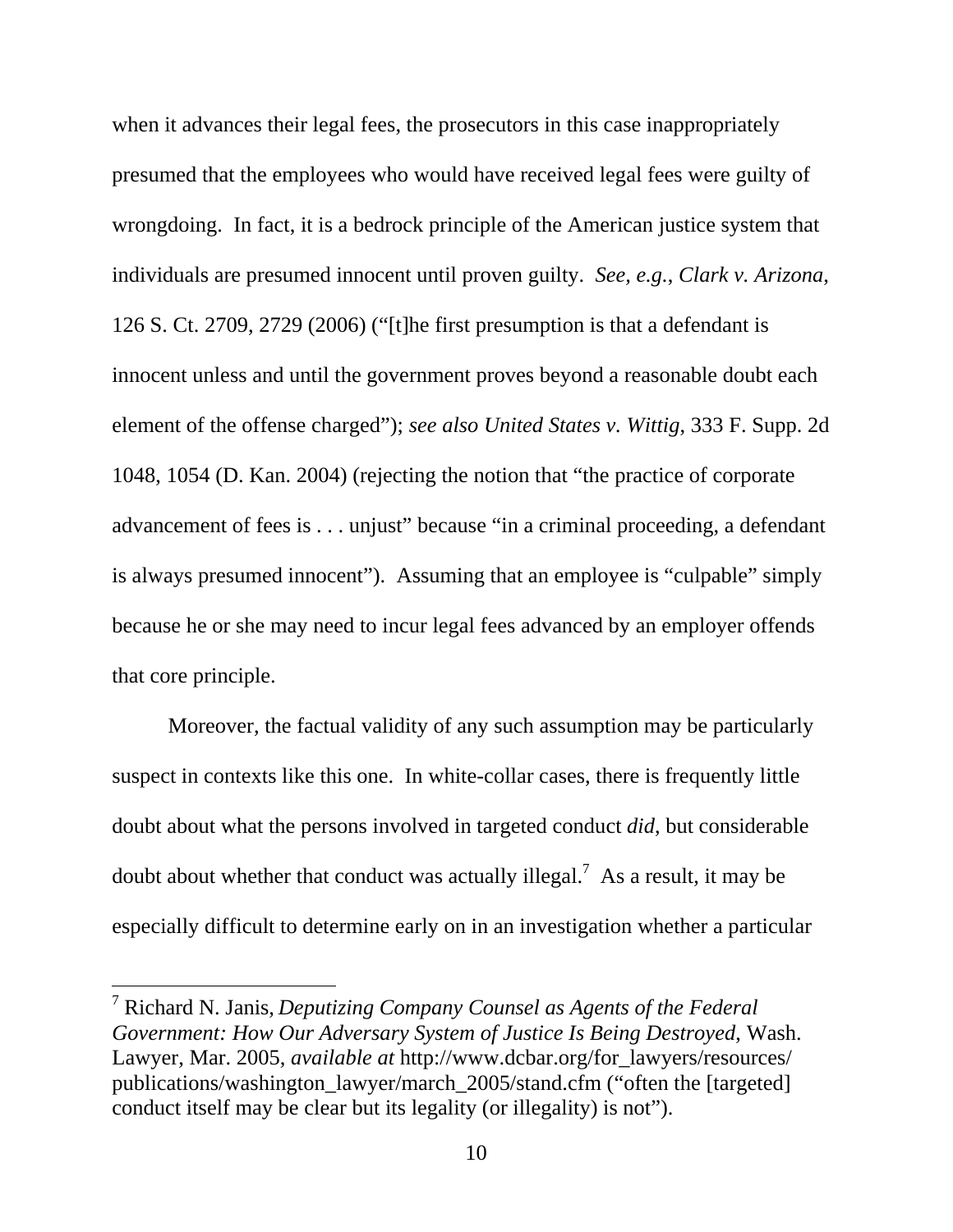employee is guilty of wrongdoing. The prosecutors' conduct here, however, sweeps aside such concerns, treating "any employee who might be involved in misconduct" as culpable "well before the investigation is complete" and the legality of the employee's conduct is determined. Henning, *Targeting Legal Advice*, *supra*, at 698-99.

In all of these respects, the prosecutorial conduct in this case deviated significantly from the Department's tradition of maintaining the highest ethical standards. It is thus hardly surprising that numerous public officials, commentators, and former prosecutors have condemned that conduct as "shocking" and "offensive." *See, e.g*., Nat'l Ass'n of Criminal Defense Lawyers, *On the Thompson Memo, Terrorist Surveillance, and the Detainee Act*, 30 Champion 55 (2006) (quoting Senator Specter's statement that the Thompson Memorandum and the Government's consideration of "whether corporations agree not to pay counsel fees for people in their employ" is "surprising and shocking"); Joan C. Rogers, *Judge Condemns DOJ Policy of Pressuring Companies Not to Pay Employees' Legal Fees*, 22 ABA/BNA Lawyers' Manual on Professional Conduct: Current Reports 342, 344 (July 2006) (quoting Dick Thornburgh's statement that consideration of fee payment arrangements serves to "disadvantage the employee and increase the likelihood that he or she will plead guilty or cooperate in some way," and condemning it as "offensive" and an "improper exercise<sup>[]</sup> of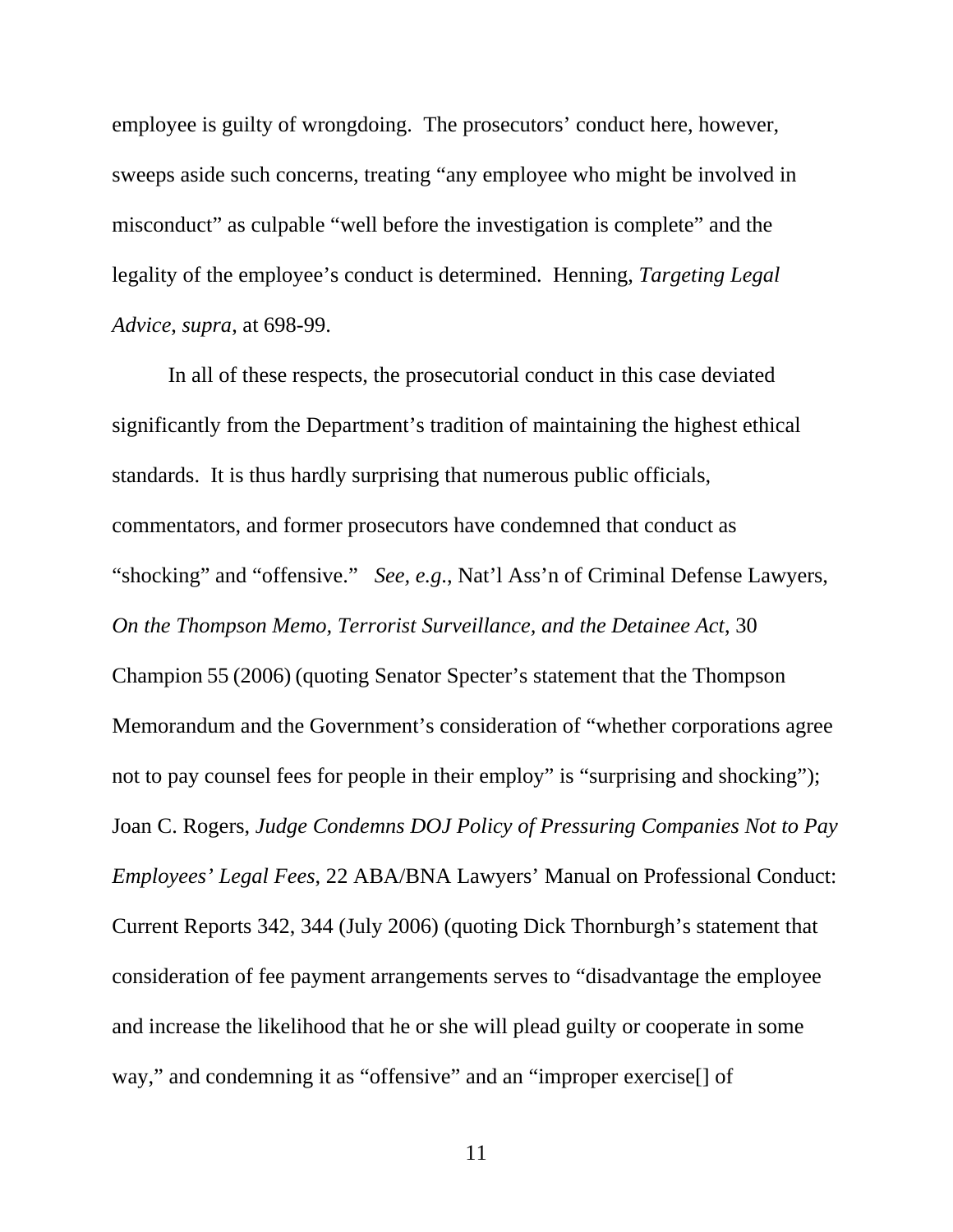government power"); *Thompson Memorandum Hearing*, *supra* (statement of Edwin Meese III) (condemning the use of fee advancement as part of a prosecutor's charging decision and recommending that "all references in the [Thompson] Memorandum to a company's payment of its employees' legal fees . . . be eliminated"); Letter to the House and Senate Committees on the Judiciary from Stuart M. Gerson; Edwin Meese III; Dick Thornburgh; Carol E. Dinkins; Jamie Gorelick; Walter E. Dellinger III; Theodore B. Olson; Kenneth W. Starr; Seth P. Waxman 2 (July 30, 2007) (calling on Congress to "restore the proper balance between the tools that the government needs to fight corporate crime and the rights of individual and corporate citizens"). $8$  The conduct at issue here has damaged the Department's reputation. *Amici* hope that rejection of that conduct by the courts will help to clarify that such tactics do not reflect the best traditions of the DOJ, and help restore public confidence in the Department.

### **II. THE CONDUCT AT ISSUE IS UNNECESSARY TO PROSECUTE CORPORATE CRIME AND UNDERMINES CORPORATE COMPLIANCE WITH THE LAW**

The prosecution's conduct in this case was not only inconsistent with the Department's ethical commitments and core values of our criminal justice system, but also unnecessary—and in fact harmful*—*to the goal of encouraging corporate

<sup>&</sup>lt;sup>8</sup> Available at http://www.uschamber.com/NR/rdonlyres/ep6egctpijdcqcksrawa rupmudf652mq55mfqjwlutrmnfbrfy7htohstznrnido6zli5v55zkkw273zpo32dg2ktuc /AttorneyClientPrivilege7.30.07.pdf.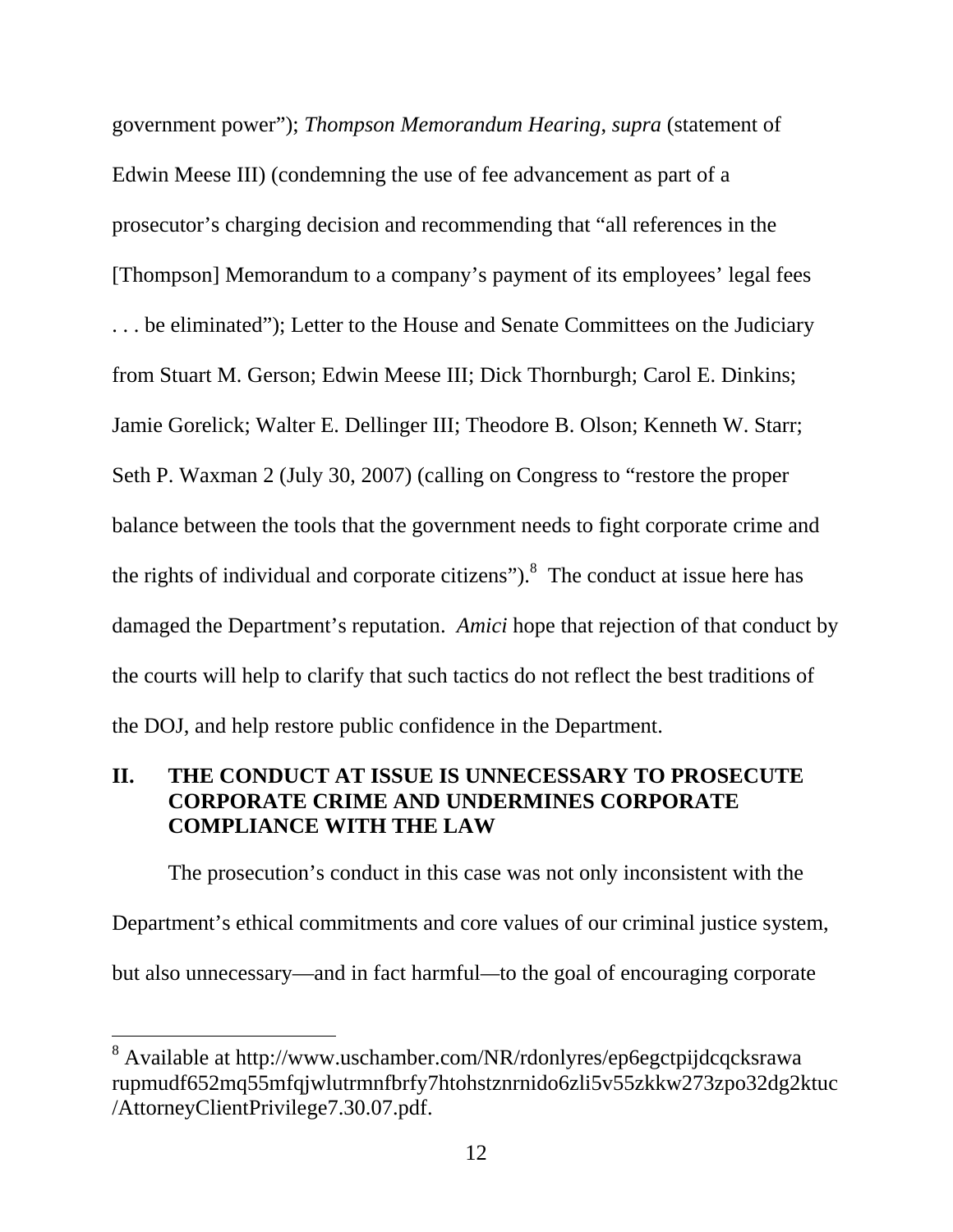compliance with law.

 $\overline{a}$ 

### **A. Consideration of Fee Advancement is Unnecessary to Effective Corporate Prosecution and Determination of Corporate Cooperation**

In *amici*'s experience, the tactics employed here are wholly unnecessary to effective investigations and prosecutions of corporate wrongdoing. The prosecutors in this case appear to have believed that Appellees would be more likely to provide them with information (and, presumably, less likely to mount a successful defense in the event of a prosecution) if they were deprived of the advice of experienced and competent counsel of their choice. Even if that were so, *but see infra* at 19-20 (employees who are *not* represented by trusted counsel of choice may be less willing to provide information to prosecutors), the DOJ has at its disposal numerous other tools that enable it to conduct thorough, complete investigations of corporate crime.

With or without the cooperation of employees like Appellees, for instance, DOJ attorneys, in conformity with applicable law, may work with the FBI to use informants and confidential sources, conduct undercover operations, engage in nonconsensual electronic surveillance, use pen registers and trap and trace devices, gain access to stored wire and electronic communications and transactional records, engage in consensual electronic monitoring, and conduct other searches.<sup>9</sup>

 $9^9$  Office of the Att'y Gen., Attorney General's Guidelines on General Crimes,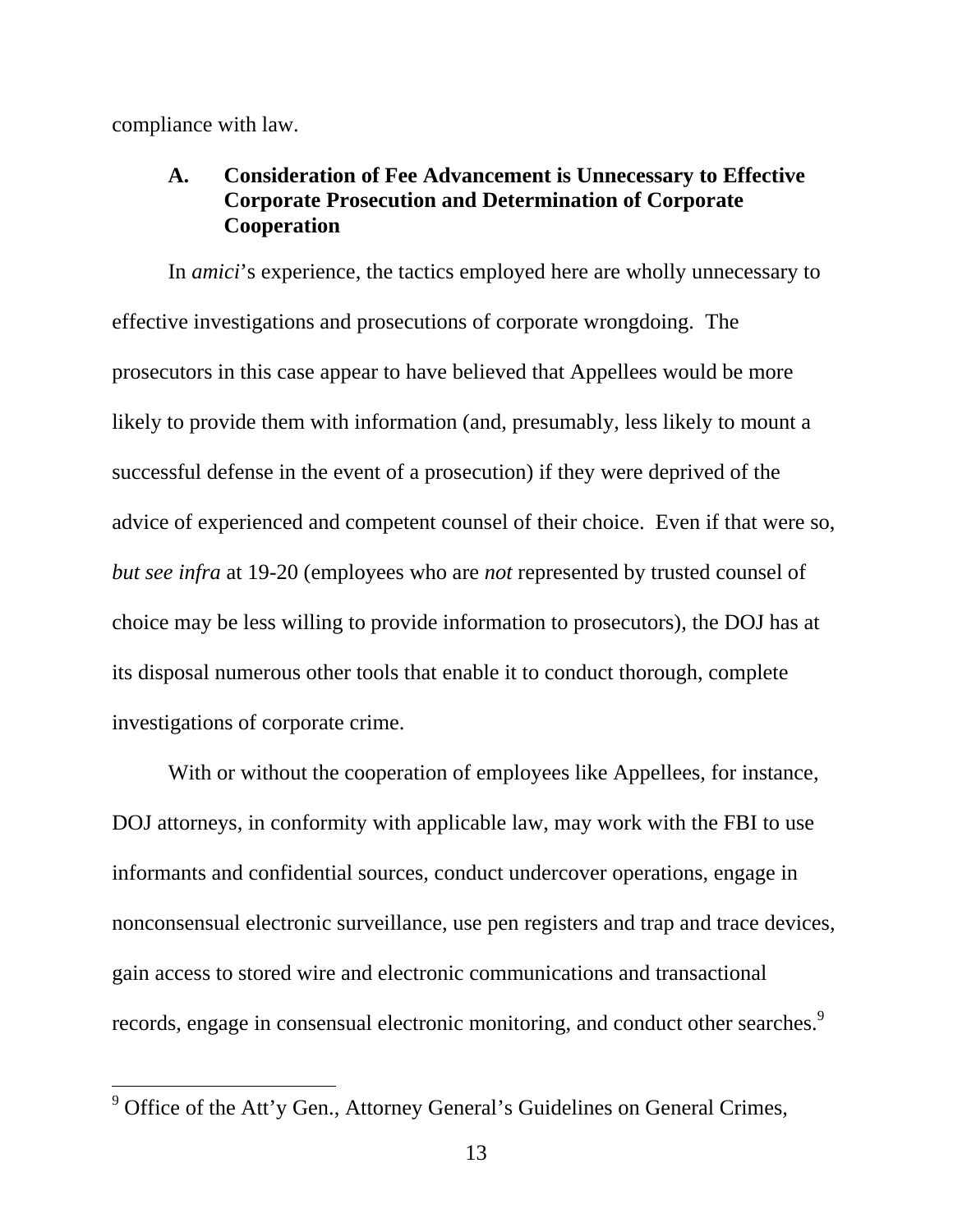Federal prosecutors can also make effective use of their subpoena power, and may even issue grand jury and trial subpoenas to attorneys for information relating to the representation of clients. $^{10}$ 

Prosecutors also possess tools that can persuade even the most ablyrepresented parties to share information during an investigation. Grants of immunity, for example, can be used to encourage disclosure of information. And the possibility of indictment is itself an incentive for corporations to cooperate, even when it is not used to coerce organizations to withhold attorneys' fees from their employees. In short, there is no practical reason whatsoever for Department lawyers to resort to the tactics at issue here. *Cf*. Letter to Alberto Gonzales, Attorney General of the United States, from Griffin B. Bell; Stuart M. Gerson; Dick Thornburgh; Carol E. Dinkins; Jamie Gorelick; George J. Terwilliger III; Walter E. Dellinger III; Theodore B. Olson; Kenneth W. Starr; Seth P. Waxman (Sept. 5, 2006) [hereinafter Letter to Alberto Gonzales] (criticizing the use of requests for waiver of attorney-client privilege and noting that "[p]rosecutors can obtain needed information in ways that do not impinge upon the attorney-client relationship"). $^{11}$ 

Racketeering Enterprise and Domestic Security/Terrorism Investigations (Dec. 1989), http://www.fas.org/irp/agency/doj/fbi/generalcrimea.htm#crimes.

 $^{10}$  U.S. Attorneys' Manual § 9-13.410 (Dec. 2006), http://www.usdoj.gov/usao/ eousa/foia\_reading\_room/usam/title9/13mcrm.htm.

<sup>&</sup>lt;sup>11</sup> Available at http://www.uschamber.com/NR/rdonlyres/ep6egctpijdcqcksraw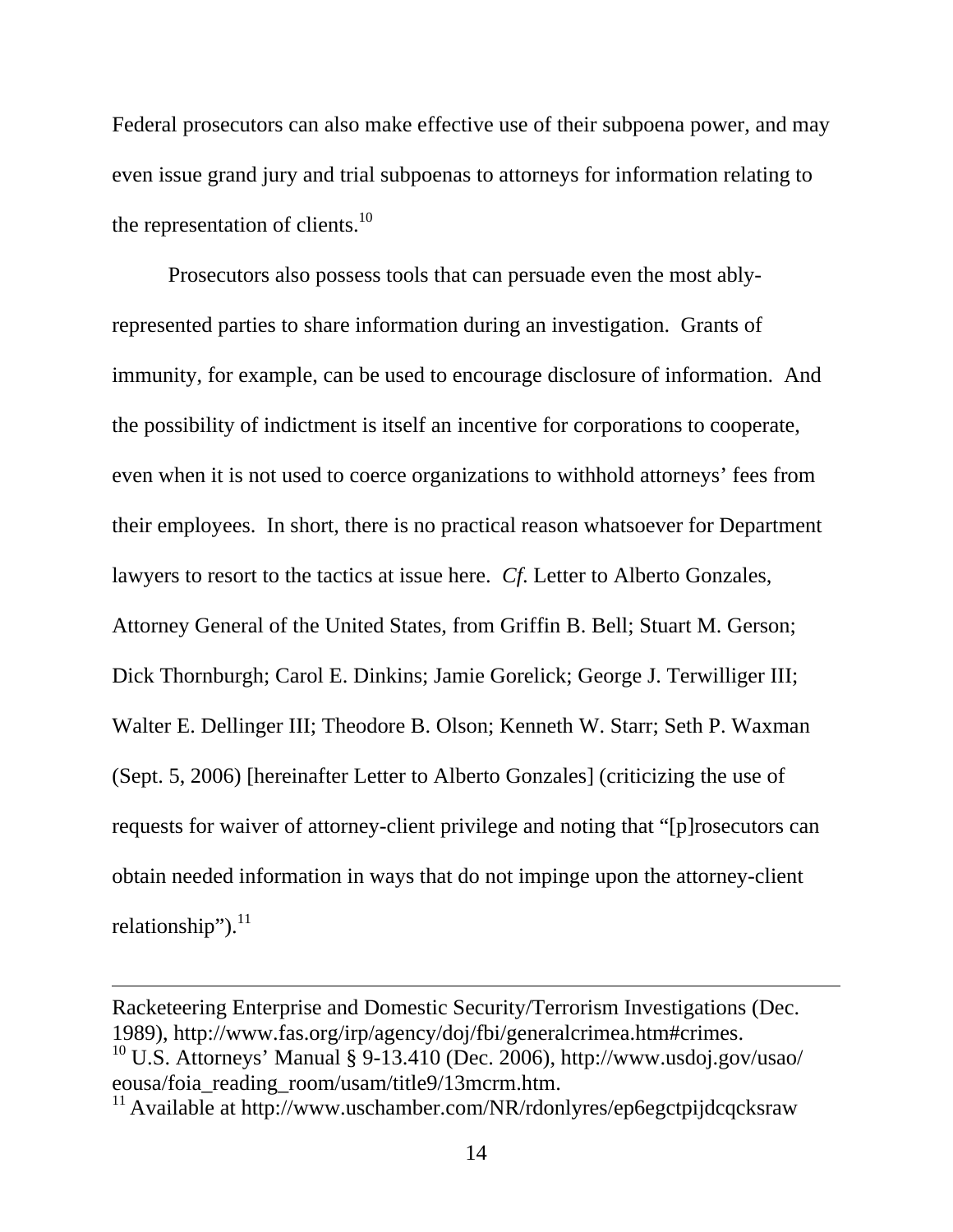The Thompson Memorandum suggested that prosecutors could use a corporation's fee advancement as a measure of its cooperation with a Department investigation. But as the Department itself has now recognized, a corporation's decision to advance attorneys' fees to its employees is a poor indicator of whether it is genuinely cooperating with the DOJ. *See, e.g.*, *Thompson Memorandum Hearing*, *supra*, at 11 (statement of Paul J. McNulty) (noting that "[t]he payment of legal fees may be fully consistent with the corporation's cooperation," and stating that prosecutors can more appropriately ask whether a company has made "overly broad assertions of corporate representation of its employees, . . . refus[ed] to sanction wrongdoers, . . . fail[ed] to comply with document subpoenas and . . . fail[ed] to preserve documents").<sup>12</sup> As discussed above, construing payment of attorneys' fees as an attempt to "obstruct" a Department investigation fundamentally misconstrues the role of attorneys in our criminal justice system.

Construing fee payment as an obstruction also fundamentally misunderstands *why* corporations advance their employees' legal fees. Such payments do not indicate that corporations are attempting to "circle[] the wagons" and protect culpable employees—indeed, even the Government's brief acknowledges that fee advancement would be evidence of such an attempt only in  $\overline{a}$ arupmudf652mq55mfqjwlutrmnfbrfy7htohstznrnido6zli5v55zkkw273zpo32dg2ktu c/AttorneyClientPrivilege7.30.07.pdf.

<sup>&</sup>lt;sup>12</sup> Available at http://www.acc.com/public/attyclientpriv/mcnultytestimony thompsonmemo.pdf.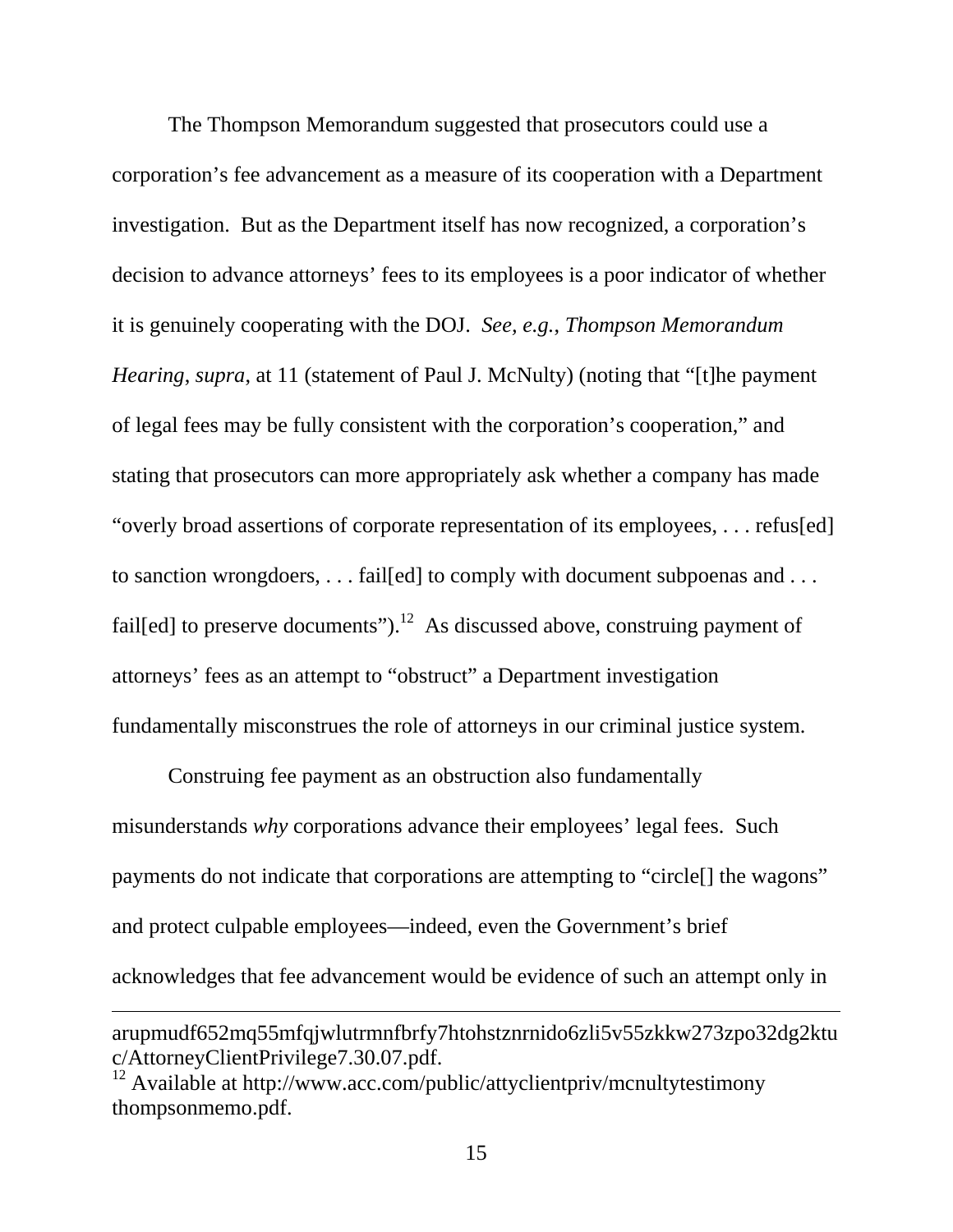"rare cases." Gov't Br. at  $74<sup>13</sup>$  Instead, paying employee legal expenses reflects a legitimate business conclusion that the costs associated with such payments are more than offset by the benefits the corporation realizes as a result. Corporations often *must* agree to advance or indemnify their employees' legal fees if they hope to attract the most qualified employees. *See, e.g.*, ABA Report, ABA Task Force on Attorney-Client Privilege, To the House of Delegates (Aug. 2006),

("Organizations legitimately may conclude that [agreements providing for payment of attorneys' fees arising from work-related liability] enable them to attract and retain highly qualified officers and Employees." $)^{14}$ ; Paul McNulty, Deputy Attorney General, Address to Lawyers for Civil Justice Membership Conference Regarding the Department's Charging Guidelines in Corporate Fraud Prosecutions (Dec. 12, 2006) [hereinafter McNulty, Address to Lawyers] ("Corporations often include indemnification provisions in their charters, bylaws or separate agreements

<sup>&</sup>lt;sup>13</sup> The Government invokes *United States v. Locascio*, 6 F.3d 924 (2d Cir. 1993), to suggest that a corporation's payment of its employees' legal fees is somehow probative of the extent of a corporation's cooperation. Gov't Br. at 65. That citation is wholly misplaced. In *Locascio*, this Court noted only that payment of an associate's legal fees was "potentially part of the proof of the Gambino criminal enterprise" because it "show[ed] the connections among the participants." *Id.* at 932-33. In this case, in contrast, there is no question regarding the nature of the connection between KPMG and its employees. *Locascio* says nothing about the central issue here; namely, whether a corporation's advancement of its employees' legal fees *itself* suggests that the corporation is not cooperating in good faith with a Government investigation.

<sup>&</sup>lt;sup>14</sup> Available at http://www.abanet.org/buslaw/attorneyclient/.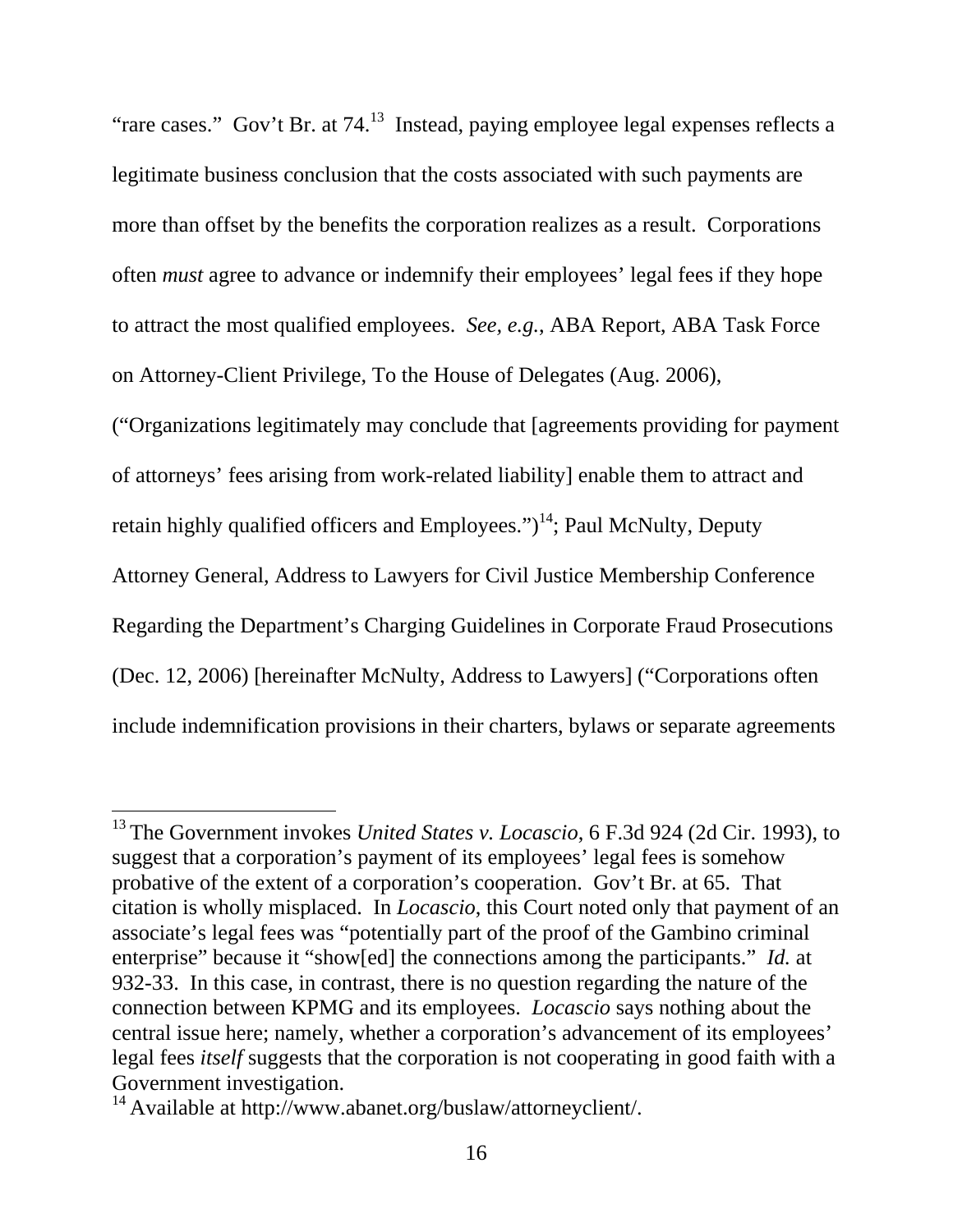to attract skilled employees."); 15 *see also Ridder v. Cityfed Fin. Corp.*, 47 F.3d 85, 87 (3d Cir. 1995) ("The statutory provisions authorizing the advancement of defense costs . . . plainly reflect a legislative determination to avoid deterring qualified persons from accepting responsible positions with financial institutions for fear of incurring liabilities greatly in excess of their means . . . .").

Indeed, corporate law has evolved to reflect the fact that it is often in the best interest of the corporation to advance and pay employee legal fees: over the past 50 years, the Model Business Corporation Act has moved from containing a "short, narrow provision permitting*—*but not requiring*—*retrospective indemnification for expenses . . . to an expansive authorization (and, in the case of a wholly successful defense, requirement) of (i) indemnification against judgments*—*even for gross negligence*—*settlements, and expenses, [and] (ii) advance for expenses without a pre-trial determination." James J. Hanks, Jr. & Larry P. Scriggins, *Protecting Directors and Officers From Liability—The Influence of the Model Business Corporation Act*, 56 Bus. Law 3 (2000).<sup>16</sup> Given

<sup>&</sup>lt;sup>15</sup> Available at http://www.usdoj.gov/archive/dag/speeches/2006/dag\_speech\_ 061212.htm.

 $16$  Consistent with these changes in the Model Act, the laws of many states expressly provide that companies may indemnify employees under certain circumstances, and are required to indemnify employees under others. These include the states whose law was relevant to the Appellees here. *See* Cal. Corp. Code § 317 (2007); Del. Code Ann. tit. 8 § 145 (2007); *cf*. N.Y. Bus. Corp. Law §§ 722-23 (2007). Thus, in this case, KPMG was threatened with corporate indictment for paying its employees' legal fees despite the fact that applicable state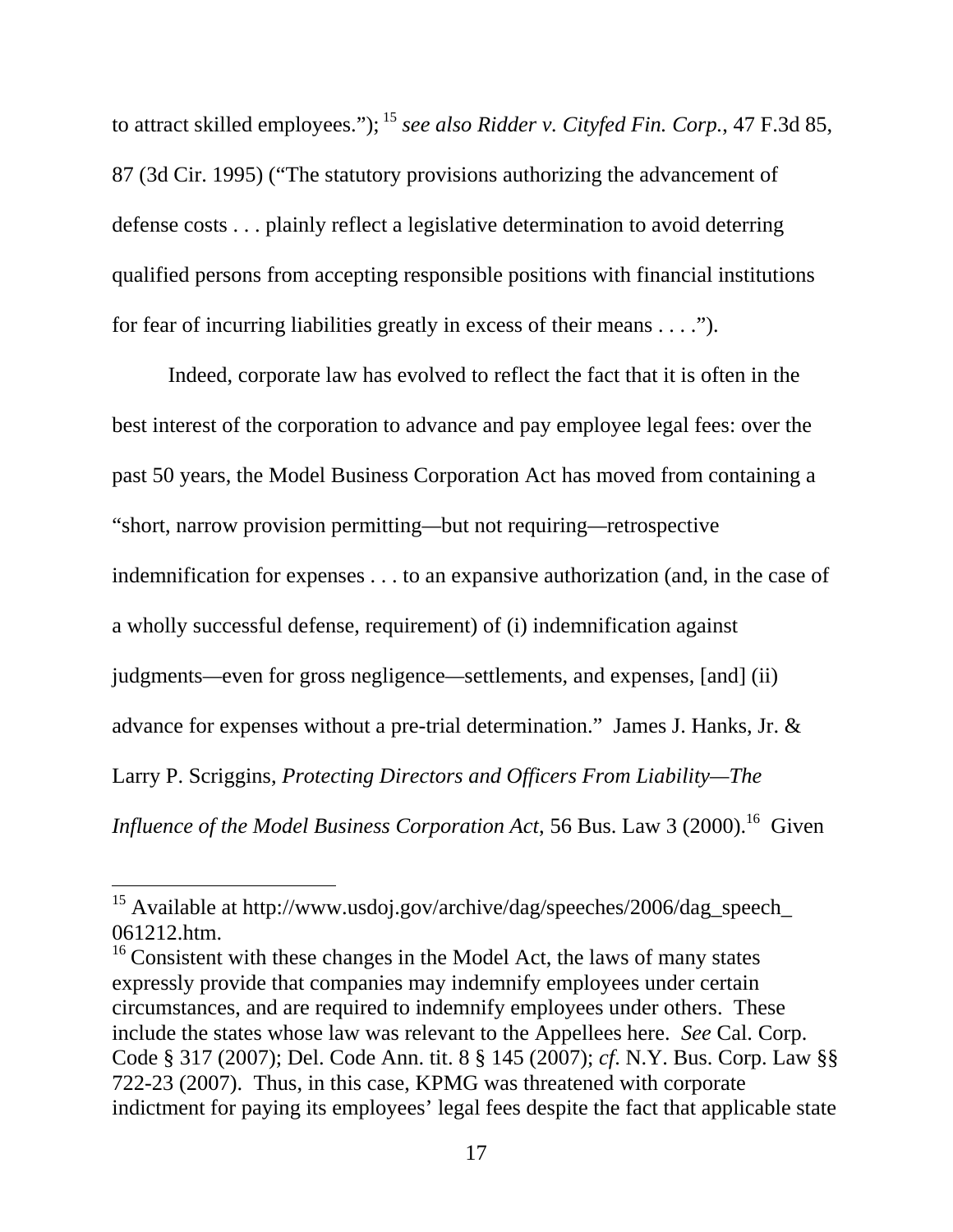this reality, the speculation that fee advancement might represent an effort to "circle the wagons," especially in the absence of any corroborating evidence whatsoever, cannot justify a policy that makes fee advancement potentially critical evidence of non-cooperation.

The Thompson Memorandum also suggested that the ultimate purpose of assessing a corporation's cooperation—including by considering its advancement of attorneys' fees—was to determine whether to indict the corporation itself. But a corporation's advancement of attorneys' fees is generally irrelevant to whether a corporation should be indicted. As Deputy Attorney General McNulty has explained, there are numerous factors other than fee advancement that prosecutors can and should consider when determining whether to indict a company. "One of the big ones is, How pervasive is the criminal conduct? Did [the company] try to stop it? Did [the company] have an effective compliance effort ahead of time to try to keep this from occurring? How far does it go up the ladder? Was the CEO involved in it? Those are the questions that you ask when you'[re] trying to decide [whether] to charge the company or not."<sup>17</sup>

Perhaps for these reasons, the Thompson Memorandum has now been

law expressly gave it *permission* to pay those fees, and would have *required* payment of those fees if the accused was ultimately successful in defending the action. *See, e.g.*, Cal. Corp. Code § 317(d) (2007); Del. Code Ann. tit. 8 § 145 (2007); *cf*. N.Y. Bus. Corp. § 723 (2007).

<sup>&</sup>lt;sup>17</sup> *Thompson Memorandum Hearing, supra* (statement of Paul J. McNulty), http://bulk.resource.org/gpo.gov/hearings/109s/34117.txt.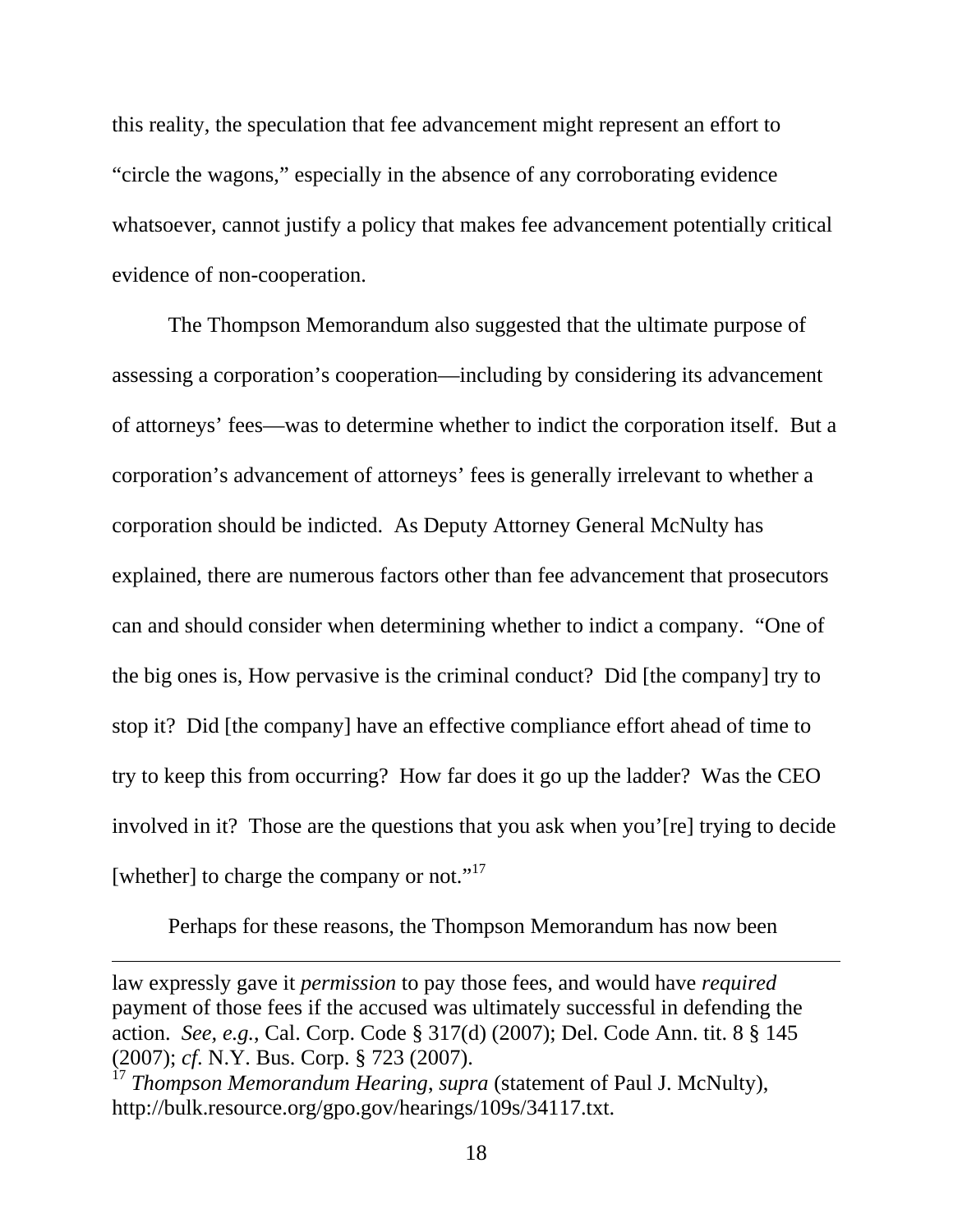superseded by the McNulty Memorandum, which makes clear that in determining whether to indict a corporation, "[p]rosecutors generally *should not* take into account whether a corporation is advancing legal fees to employees or agents under investigation and indictment." Federal Prosecution of Business Organizations 11 (Dec. 12, 2006) ("McNulty Memorandum") (emphasis added). Further, as an added safeguard against the type of abuses that occurred in this case, prosecutors may now consider the advancement of legal fees only if they first receive approval from the Deputy Attorney General. *Id.* Department officials have also asserted that "the advancement of legal fees has always been a rare consideration in our corporate prosecutions." McNulty, Address to Lawyers, *supra*. Such statements, of course, do not alter the gravity of the conduct at issue in this case. But they do serve to demonstrate that consideration of fee advancement decisions is not necessary to effective corporate prosecution.

### **B. Consideration of Corporate Fee Advancement Harms the Objectives of Successful Prosecution**

Beyond being unnecessary, conduct of the type that occurred in this case actually *harms* DOJ investigations and undermines the ultimate objective of fostering corporate compliance with the law. Government investigations are "generally enhanced when experienced and informed defense counsels represent targeted employees." *Thompson Memorandum Hearing*, *supra* (statement of Paul J. McNulty). Employees who are not represented by counsel (or by experienced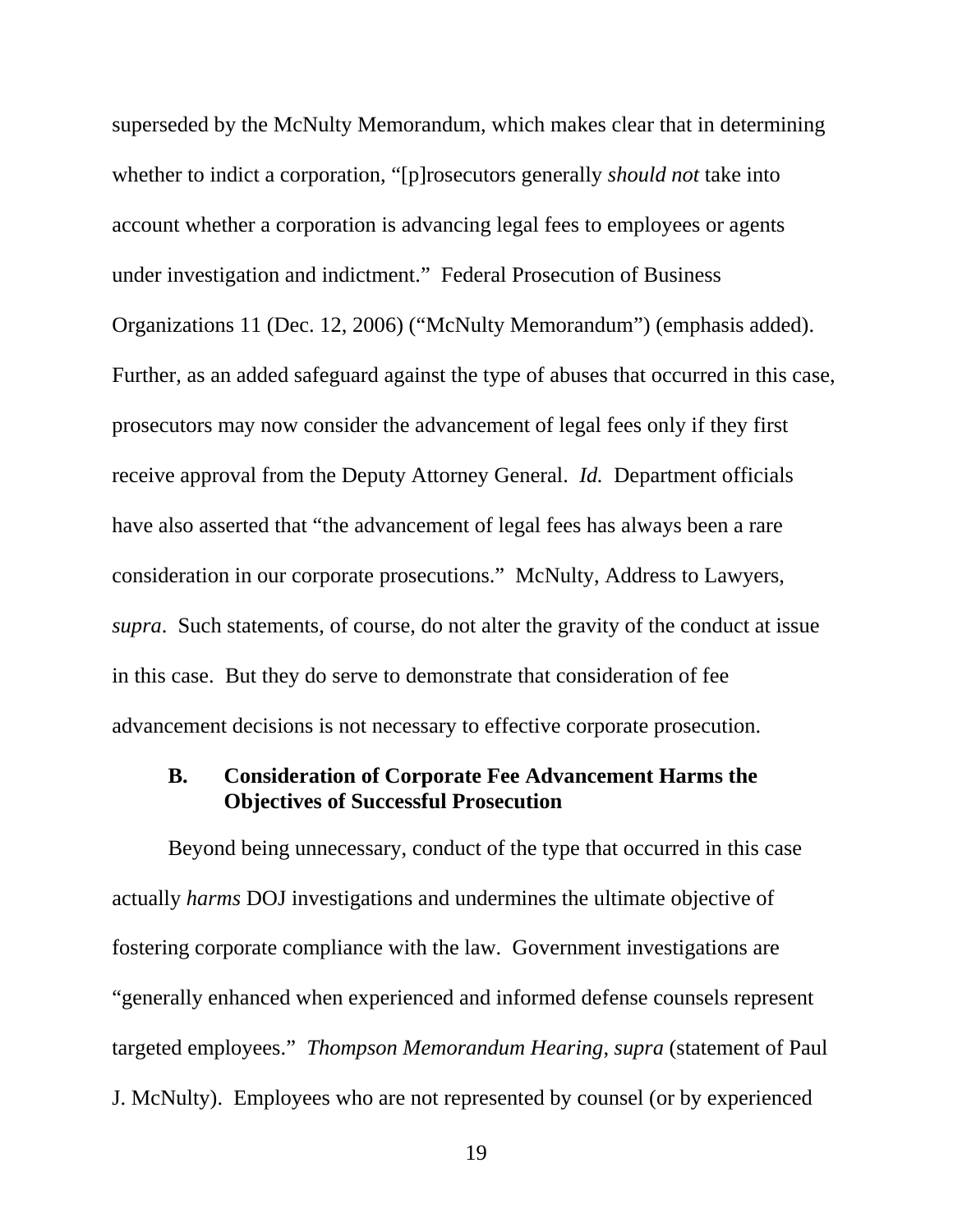and trusted counsel of their choice) may be more reluctant to divulge information to investigators. They may refuse to agree to reasonable plea deals, or offer false information in the belief that they will benefit by doing so.

The ability of employees to retain lawyers experienced in complicated white-collar cases is no less critical to the proper functioning of the system once an investigation is completed. Absent experienced and able counsel, it becomes more difficult for judges and juries to determine who is responsible for any criminal conduct, and to ensure that such persons are appropriately punished. It is the presence of qualified counsel on *both* sides of a case that produces the most reliable outcomes. *See supra* at 10; *see also*, *e.g*., *Ridder v. Cityfed Fin. Corp*., 47 F.3d 85, 87 (3d Cir. 1995) (noting that state laws permitting or requiring corporations to advance employee legal fees "enhance the reliability of litigationoutcomes involving directors and officers of corporations by assuring a level playing field"). Experienced attorneys are best able to ensure that defendants understand their rights and have the opportunity to exercise them. They can most effectively question witnesses and challenge the Government's account of what happened, to ensure that it accurately reflects reality. And they can most effectively present the defendant's version of events, and most effectively argue to a judge disputed points of law.

The conduct the government engaged in here also threatens to produce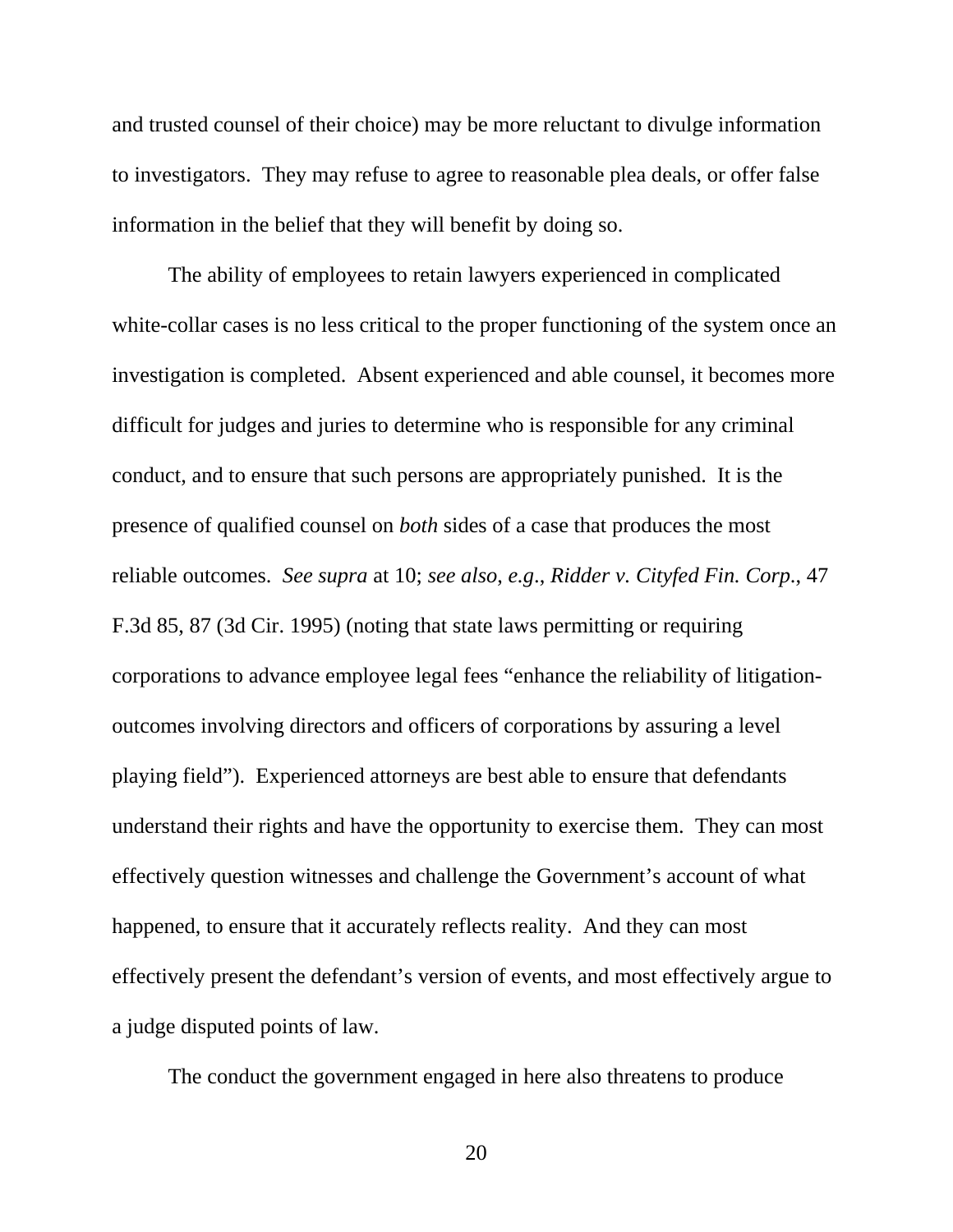unjust outcomes by erroneously identifying individual employees as culpable long before adequate investigations can be completed. If prosecutors routinely look to advancement of legal fees in deciding whether corporations are protecting "culpable employees," then corporations will have an incentive to identify "culpable" employees as early as possible in any internal investigation, and to cut off advancement of legal expenses to those employees.<sup>18</sup> But investigations and prosecutions of white-collar crime are generally highly complex,19 and it will often be impossible for a corporation to make fully informed and reliable "culpability" determinations during the early stages of an investigation. Indeed, corporations may feel compelled to abandon their internal investigations altogether, simply cutting off legal fees on the basis of prosecutors' preliminary assessments of who is culpable or who is not cooperating fully. Further, these preliminary assessments of culpability may actually play a role in prosecutors' decisions about whom to prosecute.

More broadly, the conduct the Government engaged in here discourages the development of a corporate culture that fosters compliance with the law.

Corporate compliance depends critically on the willingness of employees to come

<sup>18</sup> *See* ABA Report, *supra* (discussing the consequences of the Government's consideration of the payment of legal fees as part of its decision whether to cooperate and pointing out that the policy forces the corporation to decide on "culpability" before completing its internal compliance review).

<sup>19</sup> *See* Janis, *supra* ("Although undoubtedly there are some wrongdoers whose misconduct is painfully evident, in the real world life is not so simple.").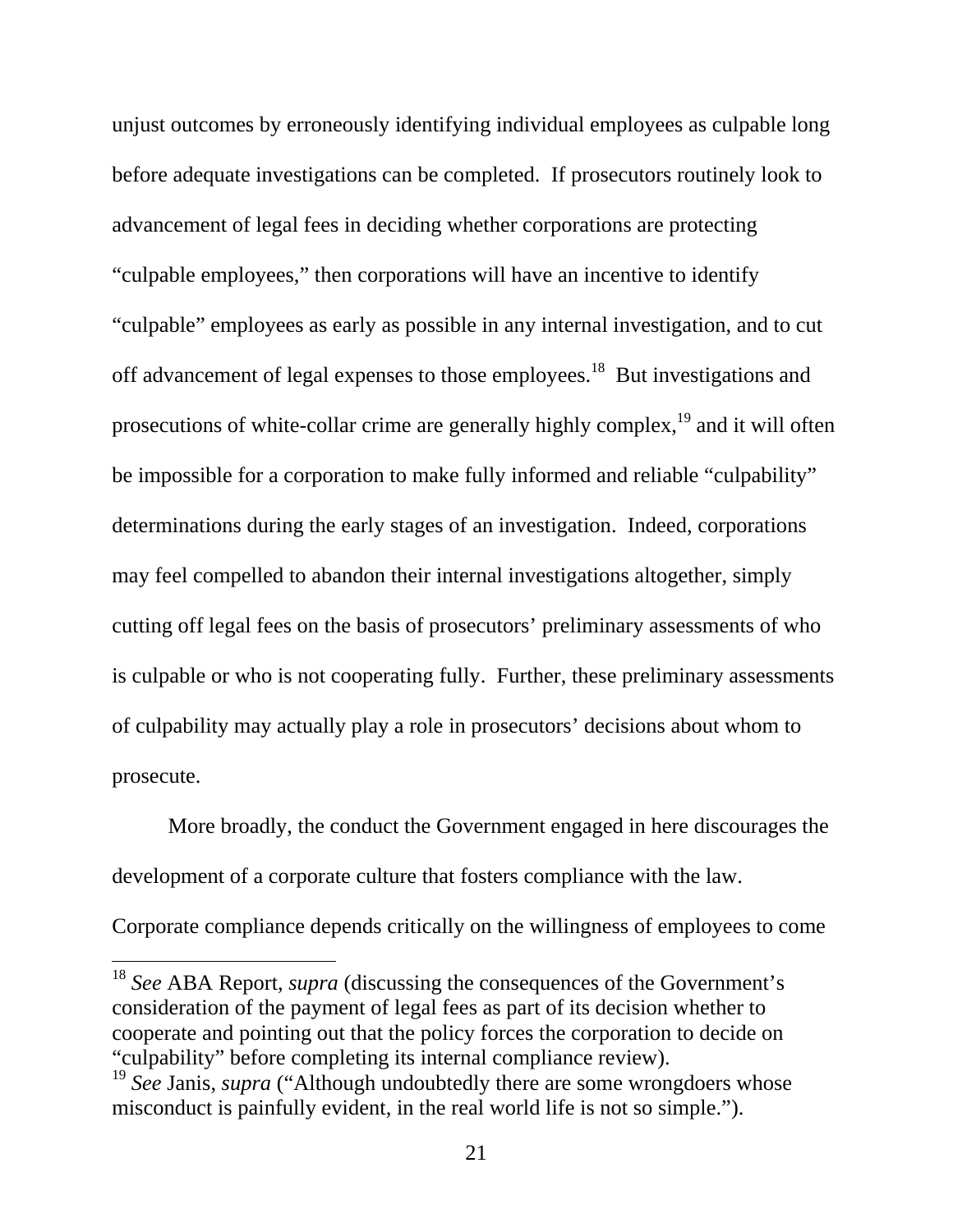forward and report early signs of wrongdoing. But if corporations are forced to make preliminary and often unreliable identifications of "culpable" employees, then employees may fear that coming forward could expose them to an erroneous designation as "culpable"—and leave them without legal fees in the event of a Government investigation. As one former prosecutor has noted, "[b]y pitting employers against employees, the structure of the corporation becomes one of fear, as opposed to a structure that works together as a whole to make sure that there is compliance with company directives." Rogers, *supra*, at 345 (quoting Ellen Podgor, Stetson University law professor, former prosecutor and defense attorney). By fostering this culture of mistrust, the kind of conduct at issue in this case undermines the ultimate goal of corporate compliance with the law.<sup>20</sup>

#### **CONCLUSION**

For the foregoing reasons, the prosecutorial conduct at issue in this case should not be condoned. This Court should therefore affirm the district court's decision dismissing Appellees' indictments.

<sup>&</sup>lt;sup>20</sup> *Cf*. Letter to Alberto Gonzales, *supra* ("Lawyers are indispensable in helping companies and their officials understand and comply with complex laws and act in the entity's best interests. In order to fulfill this important function, lawyers must enjoy the trust and confidence of the board, management, and line operating personnel, so that they may represent the entity effectively and ensure that compliance is maintained (or that noncompliance is quickly remedied).").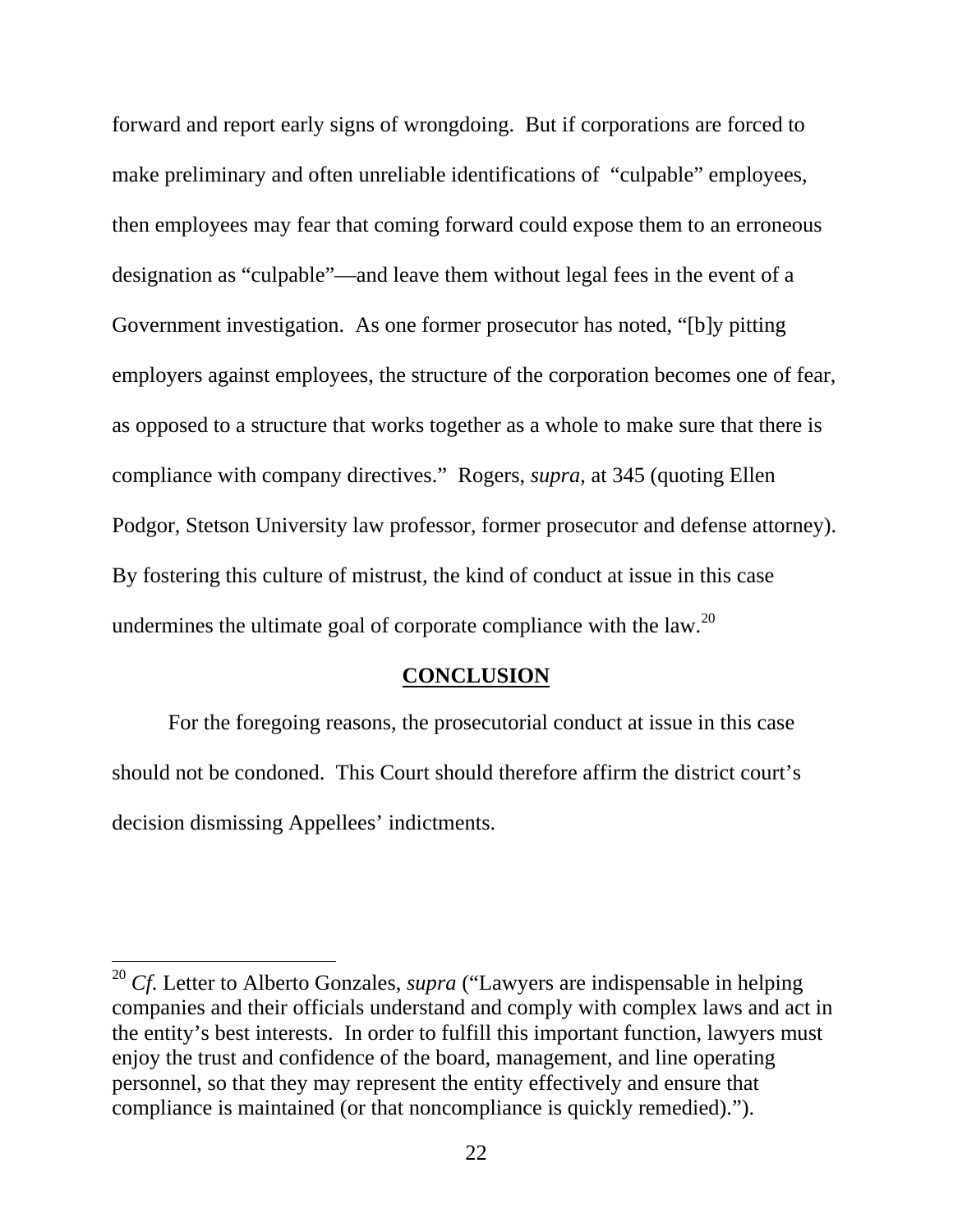Dated: Washington, D.C. \_\_\_\_\_, 2008

Respectfully submitted:

WALTER DELLINGER\*  *(Counsel of Record)*  HARVARD LAW SCHOOL SUPREME COURT AND APPELLATE PRACTICE CLINIC

\_\_\_\_\_\_\_\_\_\_\_\_\_\_\_\_\_\_\_\_\_\_\_\_\_

PAMELA HARRIS KARL R. THOMPSON BRIANNE J. GOROD\*\* O'MELVENY & MYERS LLP 1625 Eye Street, N.W. Washington, D.C. 2006 Telephone: (202) 383-5300

*Student Participants:*  COLETTE CONNOR MATT PERAULT OSVALDO VAZQUEZ HARVARD LAW SCHOOL SUPREME COURT AND APPELLATE PRACTICE CLINIC

*\*May be contacted at O'Melveny & Myers LLP \*\*Admitted only in New York; supervised by principals of the firm.*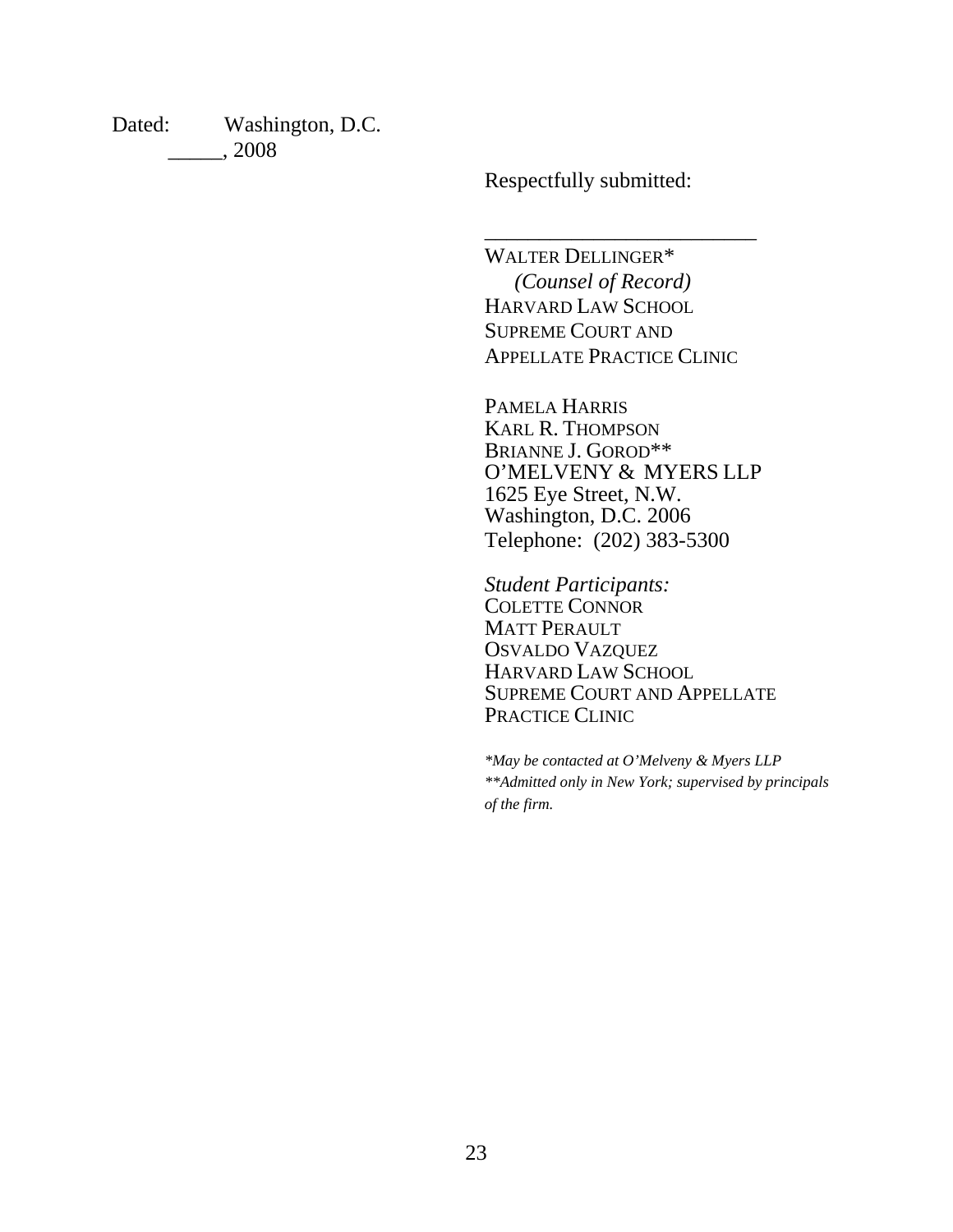## **Certificate of Compliance With Rule 32(a)**

Certificate of Compliance With Type-Volume Limitation, Typeface Requirements, and Type Style Requirements

1. This brief complies with the type-volume limitation of Fed. R. App. P. 32(a)(7)(B) because this brief contains 5, 259 words, excluding the parts of the brief exempted by Fed. R. App. P.  $32(a)(7)(B)(iii)$ .

2. This brief complies with the typeface requirements of Fed. R. App. P. 32(a)(5) and the type style requirements of Fed. R. App. P. 32(a)(6) because this brief has been prepared in a proportionally spaced typeface using Microsoft® Office Word 2003 in point 14 Times New Roman font.

Attorney for *Amici* Former Attorneys General and U.S. Attorneys

\_\_\_\_\_\_\_\_\_\_\_\_\_\_\_\_\_\_\_\_\_\_\_\_\_\_\_\_\_\_\_\_\_\_\_\_\_

Dated: January 23, 2008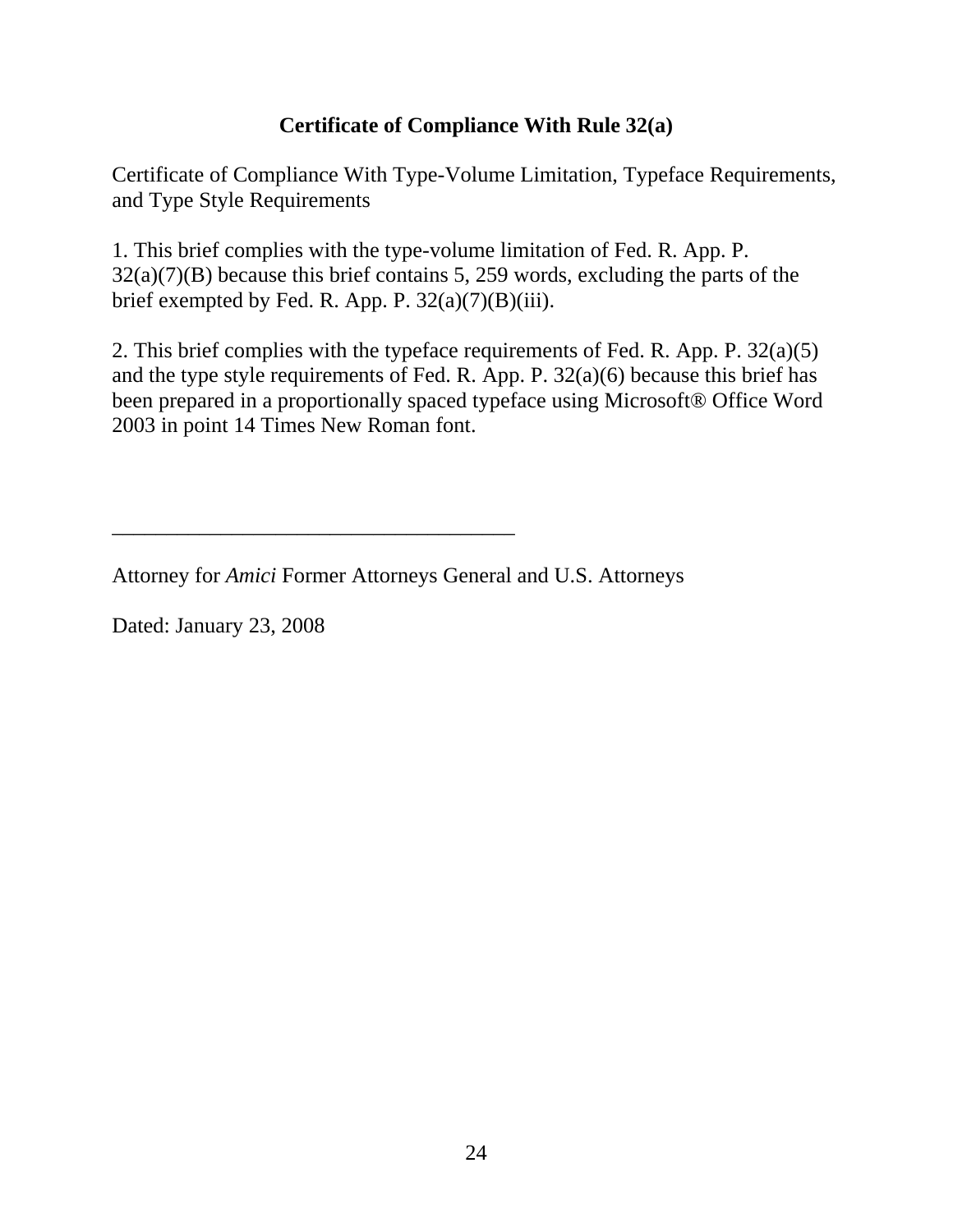#### CERTIFICATE OF SERVICE

 I certify that on January 23rd 2008, one original and ten true copies of this brief were sent by Federal Express and one pdf version of this brief was sent via electronic mail to the Clerk, United States Court of Appeals for the Second Circuit, and two true copies of this brief and one pdf version was sent to each of the below recipients by Priority U.S. Mail at the following addresses:

Karl Metzner Office of the United States Attorney for the Southern District of New York One St. Andrew's Plaza New York, New York 10007 (212) 637-2100 karl.metzner@usdoj.gov *Counsel for the United States* 

Danielle Spinelli Wilmer Cutler Pickering Hale and Dorr LLP 1875 Pennsylvania Avenue N.W. Washington, D.C. 2006 (202) 663-6000 Danielle.Spinelli@wilmerhale.com *Counsel for Appellees Jeffrey Stein, John Lanning, Richard Smith, Randy Bickham, and Richard Rosenthal* 

David Spears Spears & Imes LLP 51 Madison Avenue New York, New York 10010 (212) 313-6996 dspears@spearsimes.com *Counsel for Appellee Jeffrey Stein* 

Craig D. Margolis Vinson & Elkins LLP 1455 Pennsylvania Avenue, N.W. Washington, D.C. 20004 (202) 639-6540 cmargolis@velaw.com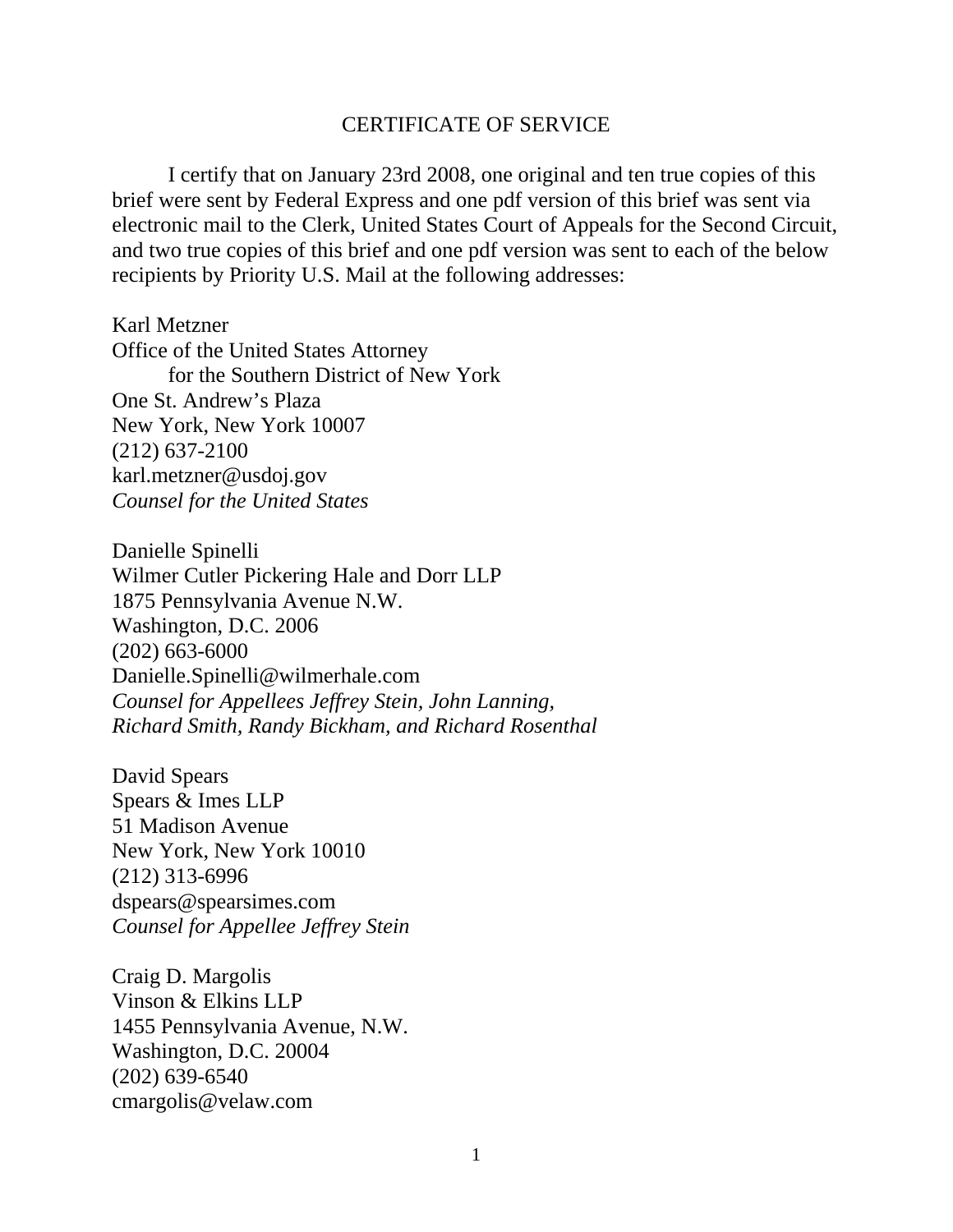#### *Counsel for Appellee Jeffrey Stein*

Michael J. Madigan Akin Gump Strauss Hauer & Feld LLP 590 Madison Avenue New York, New York 10022 (212) 872-1000 mmadigan@akingump.com *Counsel for Appellee John Lanning* 

Robert S. Fink Kostelanetz & Fink, LLP 530 Fifth Avenue New York, New York 10036 (212) 808-8100 rfink@kflaw.com *Counsel for Appellee Richard Smith* 

John S. Martin, Jr. Martin & Obermaier, LLC 565 Fifth Avenue, 8th Floor New York, New York 10017 jsm@martinobermaierlaw.com *Counsel for Appellees Philip Wiesner, Larry DeLap, Carol G. Warley, and Steven Gremminger* 

George D. Niespolo Duane Morris LLP One Market, Speak Tower, 20th Floor San Francisco, CA 94105 (415) 957-3000 gdniespolo@duanemorris.com *Counsel for Appellee Randy Bickham* 

Susan R. Necheles Hafetz & Necheles 500 Fifth Avenue New York, New York 10110 (212) 997-7595 susan@hafetzlaw.com